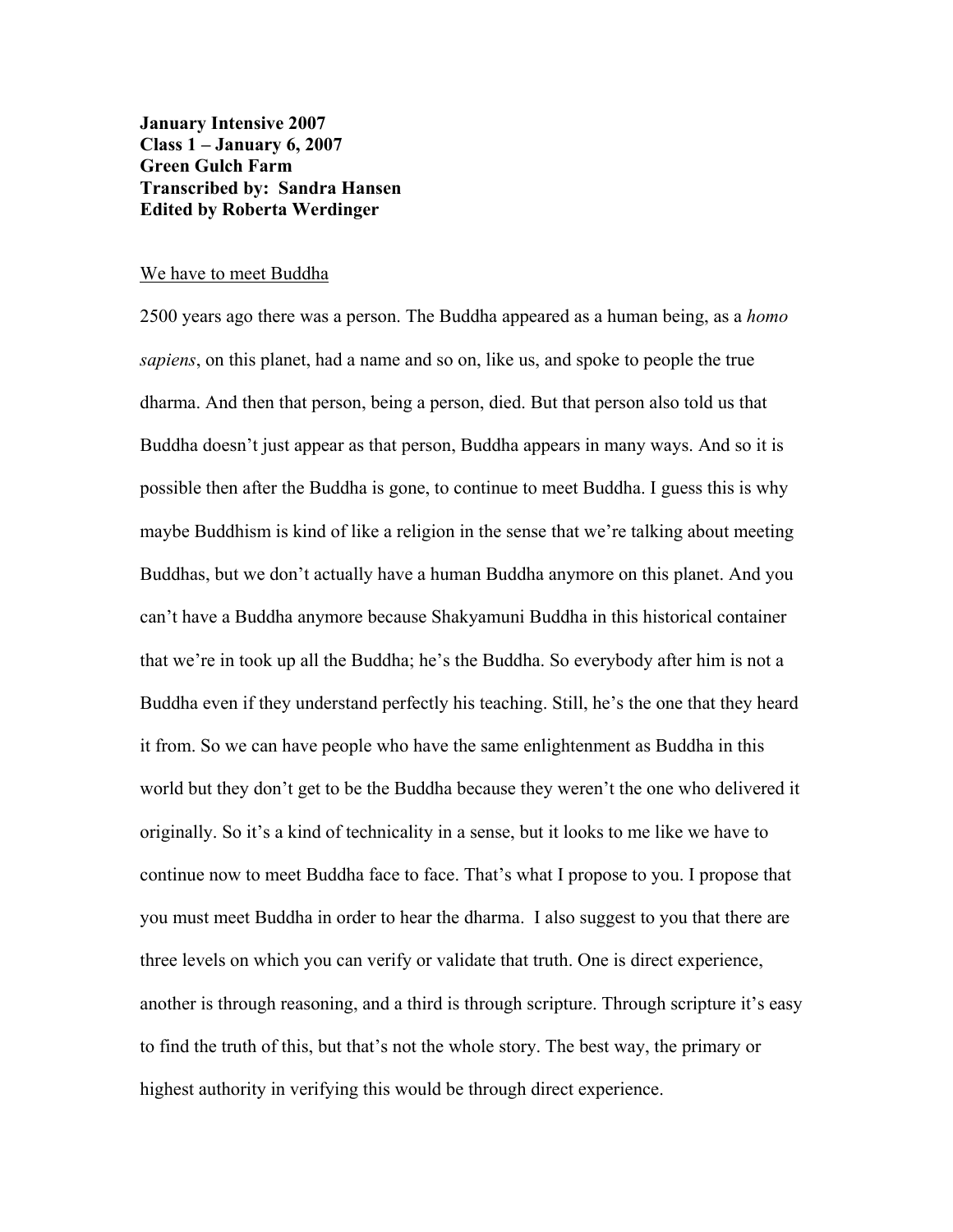But it's also part of the tradition to tell you again that in order to be able to meet the Buddha we must meditate on our karma, and by that meditation on our karma, karmic restrictions are removed. So this is part of the justification for studying the problem of karma, which is the basic problem.

## Meeting the master

As you maybe have heard in the chant we do at noon service, "From the first time you meet a master, just wholeheartedly sit, and thus drop away body and mind." That's an abbreviation. In abbreviation it says, "From the first time you meet a master just wholeheartedly sit, dropping away body and mind." The part I left out was, "From the first time you meet a master, without engaging in incense offering, bowing, chanting Buddha's name, confession and repentance, reading scriptures, and so on, just wholeheartedly sit and drop away body and mind." So here the advice from the ancestor is just wholeheartedly sit and drop away body and mind. But he also mentions that this happens upon the occasion of meeting a master. And he also points out that it's not that easy to meet a master. So it seems like we need to meet a master in conjunction with wholeheartedly sitting and body and mind dropping away. And in the chant we just did, which some of you don't know by heart, it starts out by saying – this again is from the same teacher, the ancestor Dogen – it says, "I vow, or we vow, from this life on through all countless lives, to hear the true dharma." And he doesn't mention in that text, but I propose to you that hearing the true dharma is something that occurs in a certain situation, and that situation is the situation of meeting the teacher, meeting the Buddha.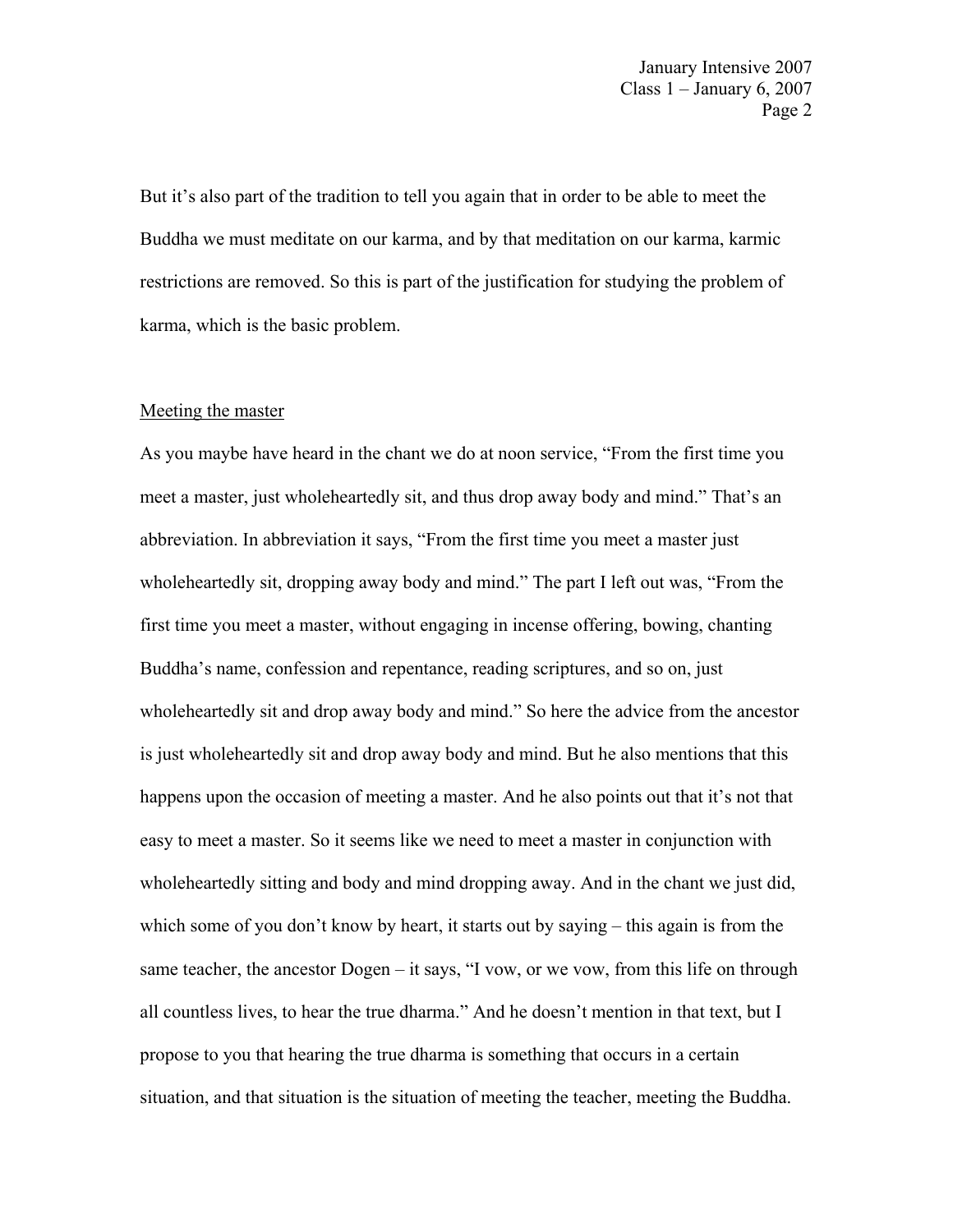So you could say, we vow from this life on through all countless lives, to meet the teacher, meet the Buddha, and hear the true dharma. Hearing the true dharma we will wholeheartedly sit, and body and mind will drop away. But this practice, this simple practice of sitting or whatever, standing or walking, basically it could be simplified and said, from the first time you meet the Buddha, just practice wholeheartedly dropping off body and mind. So do we vow to meet the Buddha and hear the dharma and practice wholeheartedly? Now you've just heard the claim that when you do meet the teacher you will be able to hear the dharma and you will be able then to wholeheartedly practice, and body and mind will drop away.

# The logic of enlightenment and freedom

I'm not proposing to you that any particular person in this room is the teacher but I do propose to you that it is necessary to meet the teacher. And in order to meet the teacher you have to come forward and express yourself; you can't be totally passive or, I should say, only passive; you have to be receptive and active. You have to give and receive, receive and give, in a meeting. So once again, it's quite simple. The practice is just be wholehearted, and body and mind drop away. And then we realize the Buddha way. Another way to put it is, hearing the true dharma, when we hear the true dharma we will renounce worldly affairs. Renounce worldly affairs, I would suggest to you, means renounce being distracted from where you are and what's going on with you. Worldly affairs are like not being mindful of your experience. If you're talking to somebody and you're mindful of what's happening as you speak, then talking is not a worldly affair. But if you're talking to someone and you're not mindful of what you're experiencing, then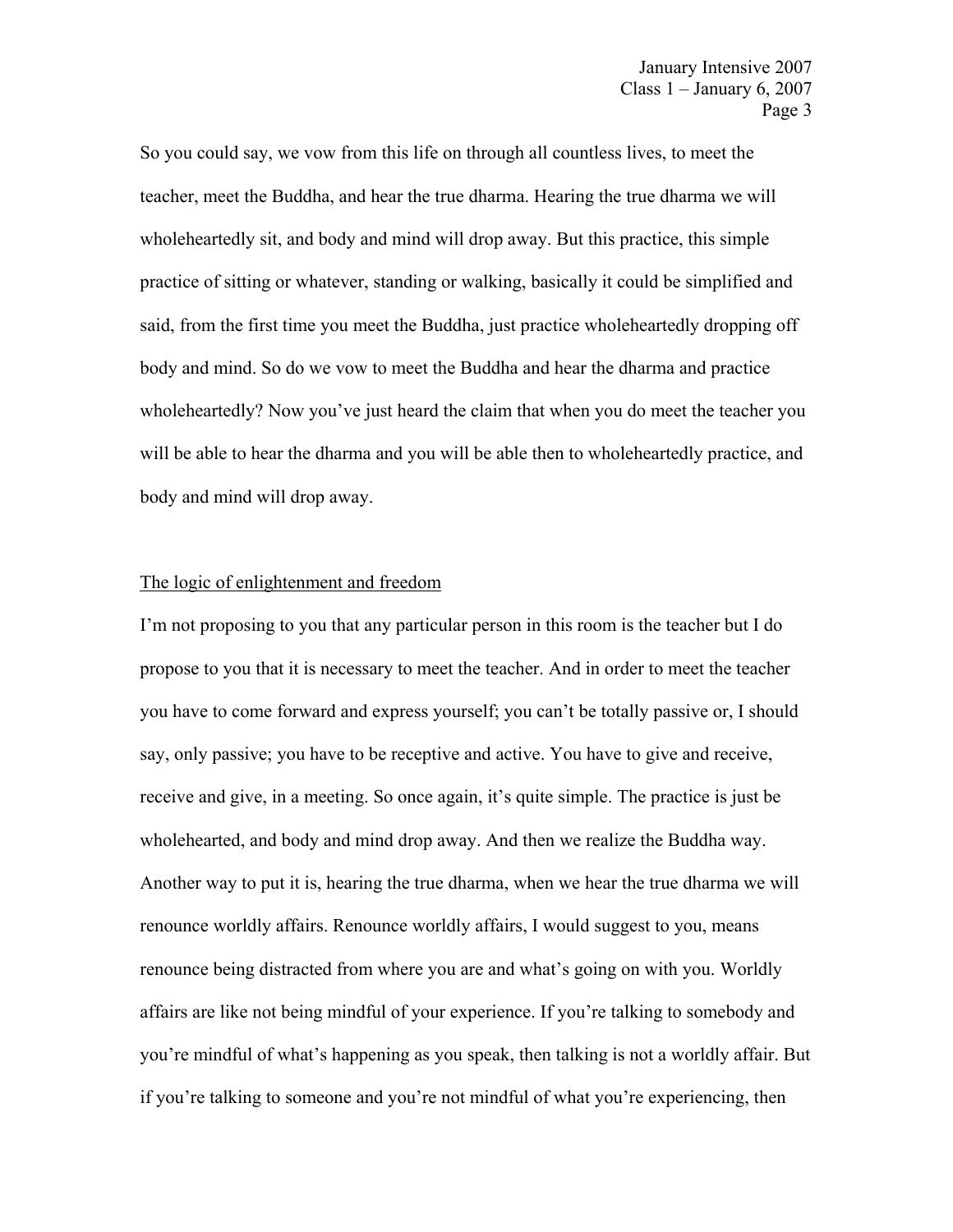you're involved in worldly affairs. Like you're talking to someone and you're concerned not so much with what's happening but what you're going to get out of the conversation – what gain or loss there might be in the conversation – then you're somewhat distracted from simply being mindful of the activity that you're experiencing, that's right before you. When you hear the true dharma it's possible to be mindful, to renounce distractions, and renouncing distractions to maintain the dharma which you've heard. And when we maintain this dharma, when we hear it and renounce distraction, and take care of the dharma which we have heard, then this wonderful thing called enlightenment occurs throughout the universe, is realized universally.

## Karmic obstructions

So that's kind of the basic logic of the practice: hear the dharma, renounce distraction, practice wholeheartedly, maintain the dharma and realize enlightenment universally. And then it says, the way he says it is, although our past evil karma has greatly accumulated, indeed being the cause and condition of obstacles in practicing the way, may all Buddhas and ancestors be compassionate to us and free us from these karmic obstructions. So first of all he tells you the logic of enlightenment and freedom. Then he says, although we have obstructions to this path which we've just talked about, we pray that the Buddhas and Bodhisattvas will be compassionate to us and help us become free of these obstructions so that we will be able to practice the way without hindrance. Another way to put it is: here's the logic, here's the path of liberation, here's the path of enlightenment, and even though we have lots of hindrances to practicing this we will pray that we be helped to become free of the hindrance so we can enter this practice. Another way to put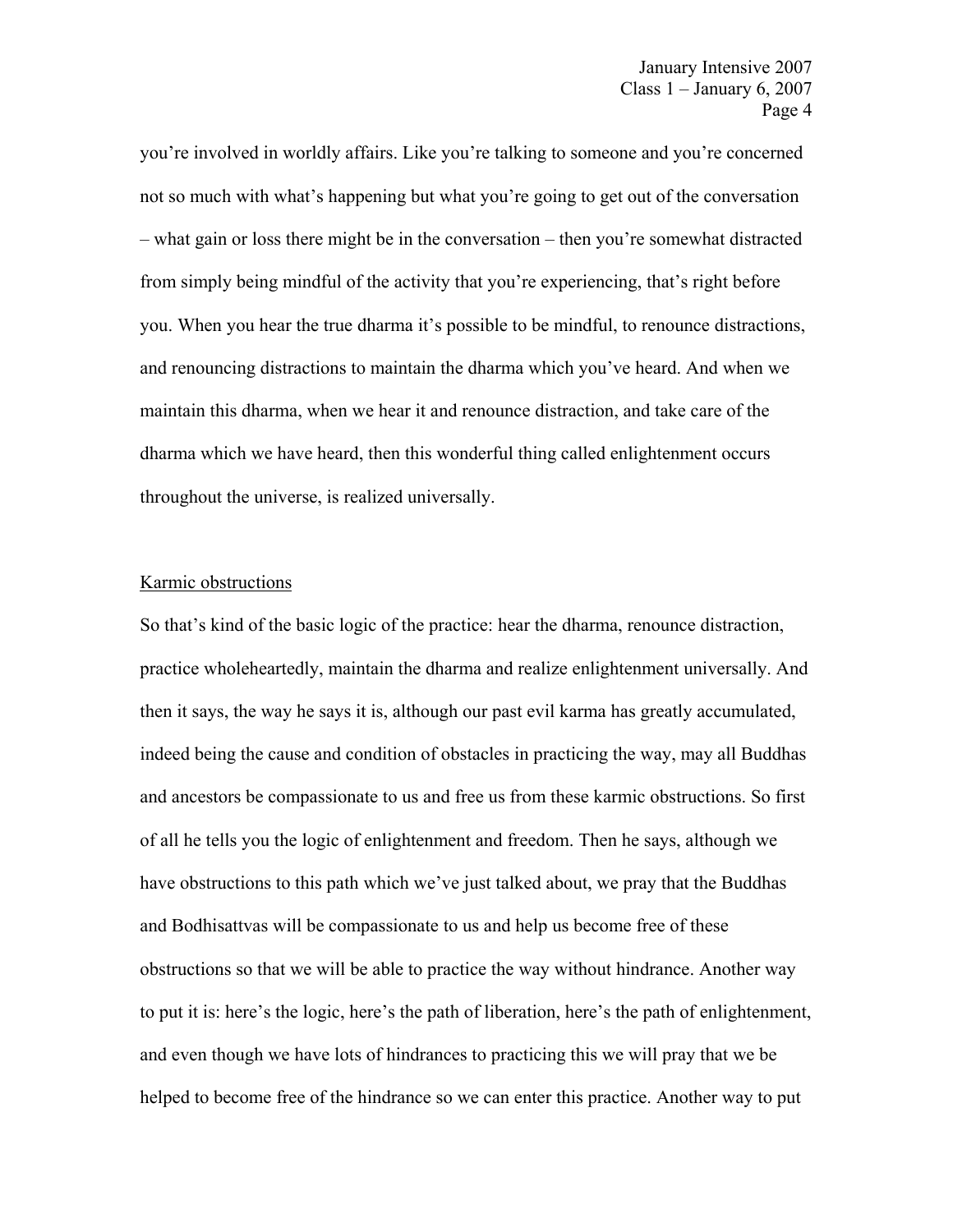it is: here's the path and yet, even though there's a path here we have problems hearing the true dharma. But even though we have problems hearing the true dharma we still have a chance to overcome these problems to hearing the true dharma, and then we will be able to hear it and the obstructions will be removed, and we will be able to enter. There are different nuances in the way you can put it. And the obstructions are karmic obstructions, first of all, and then there are obstructions of defilement and there are obstructions to omniscience – different levels of the obstruction – but the first ones are karmic obstructions: the things that make it hard for us just to practice, karmic obstructions.

#### We can't skip over confession and repentance

Dogen says, when you first meet a master, when you're able to meet without obstruction – then just practice wholeheartedly. He says, when you first meet a master, without practicing confession and repentance, just practice wholeheartedly. But if you can meet you don't have to practice confession and repentance because if you meet there's no obstruction. But now we recognize that sometimes it's hard to meet, there are obstructions, so we haven't met the master yet, we haven't met the Buddha yet, there are obstructions. So we can't skip over confession and repentance. So that's what Dogen's vow is about. We have accumulated these obstructions; we can't hear the dharma, so we need to practice confession and repentance. By practicing confession and repentance these obstructions melt away and we will be able to hear the dharma and we will be able to practice. So again, in one sense, he says just practice wholeheartedly, drop away body and mind, but that is predicated on hearing the true dharma; and hearing the true dharma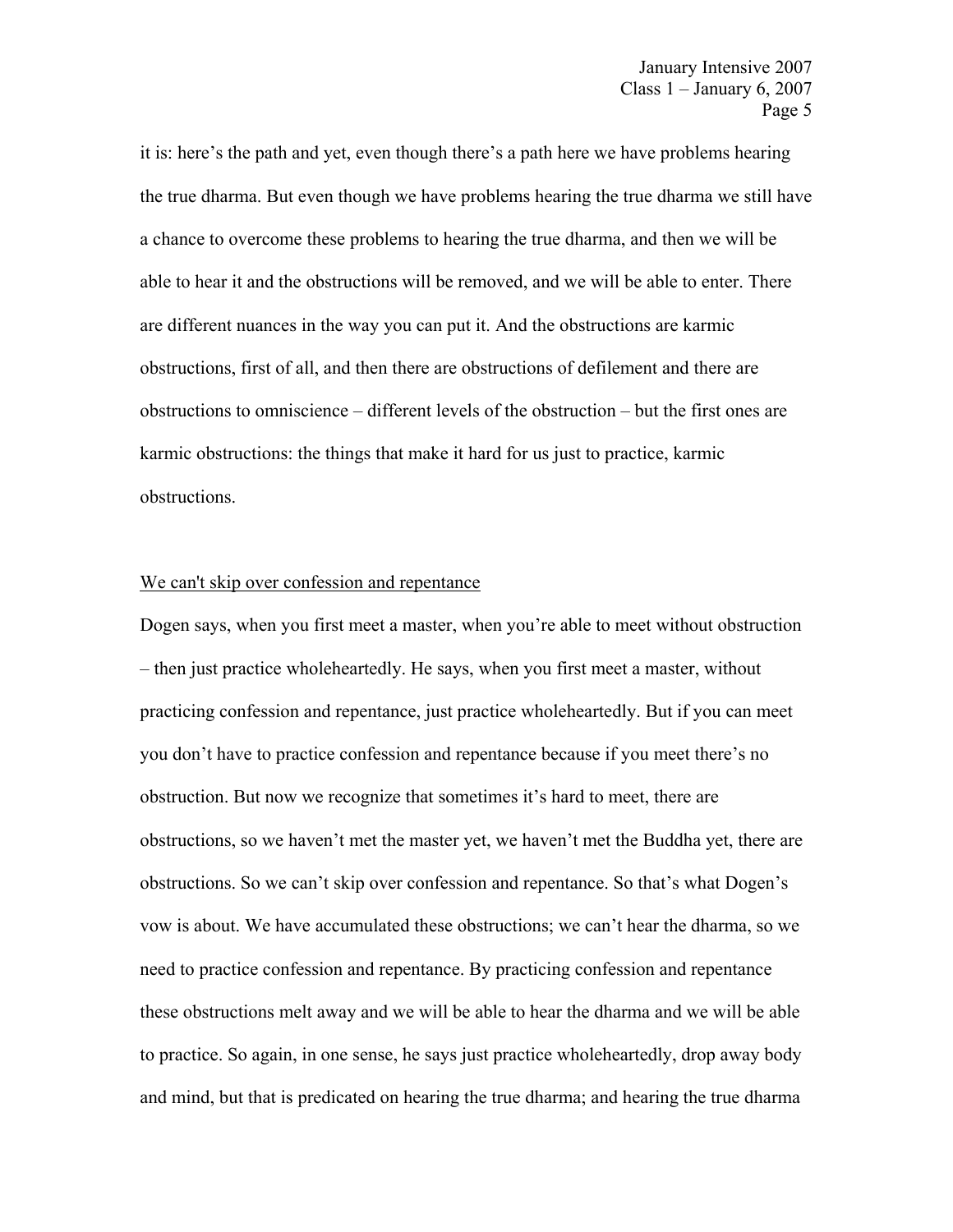is predicated on being open to hear it; and being open to hear it means that karmic obstructions have been opened up, for a moment anyway, to let the light in, to let the sound in. So I start out by trying to make clear what the practice is. The practice is basically being wholehearted, dropping off body and mind. That's our meditation practice; that is the meditation practice of the Buddha. Right? That's the Buddha's meditation practice, which many of us might want to aspire to, to do the practice of the Buddhas and Bodhisattvas. That's their practice, that's the way they practice, wholeheartedly, dropping off body and mind. That's their practice. It's pretty clear that's what it is. But it's also not that easy to understand what that is. So we need to do groundwork along with this aspiration, and that is basically to study the problem, learn about the problem. And the problem is karmic hindrance, karmic obstructions, which of course come in relationship to karma. So that's why I'm forced into by causes and conditions discussing karma with you.

# Paying close attention is studying karma

One story you can hear about this study of karma is, again, in the Zen text, called in Japanese Shobogenzo-koan. In that text he says if you're riding in a boat and you look at the shore you might think the shore is moving. But when you look closely at the boat you realize, oh, the boat is moving. Of course the shore is moving too, but the way the shore is moving is not the way it looks when you overlook the fact that the boat is moving. They're both moving, but when you pay attention to the boat you start to notice something you overlooked before. In a similar way, when you examine your body and mind, or when you examine your experience with a confused body and mind, you might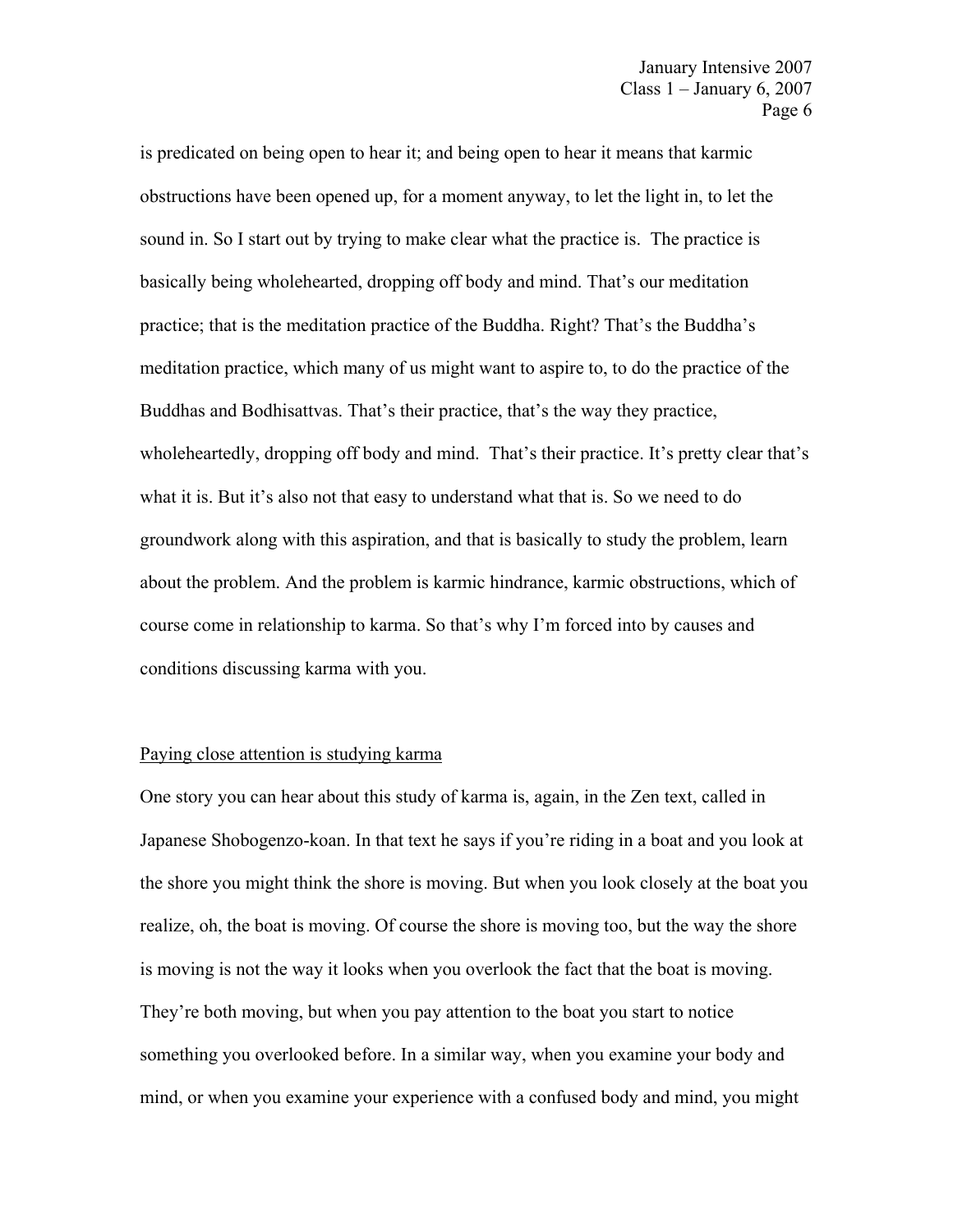assume that your body and mind have an unchanging self or independent self. But when you look closely at your body and mind, and particularly when you look closely at the karma, the action of your body/mind, of your psycho/physical complex, you will become clear that nothing whatsoever has an abiding self, including karmic obstruction. So when we see that things don't have an abiding, independent self, our eyes become clear. We see the Buddha. We hear the Dharma. And then we enter the Way. Then we can practice without hindrance. But most of us have not been looking closely enough at our actions, so we don't see that nothing whatsoever has an independent self. And therefore we do see that things do have an independent self. And therefore we are circumscribed by hindrance, and we can't see the Buddha and hear the Dharma. So we need to give close attention to our actions. And this kind of meditation is the kind of meditation which this intensive is set up to make possible. Because most of you have nothing you really have to do except pay attention to your actions. The only person that's making it difficult for that to happen is this karmic person that keeps appearing here, as you. So then you deal with that. For most of you that's really your job, the job we want you to do. And if you have trouble sweeping the floor while you're doing that let us know; we'll try to find a way to help you pay attention. At first, though, when you first start switching from sweeping to paying attention to your sweeping, you may figure, well, how can I do that? You might not know how, but you can learn.

## *Cetana -* Intention

Shakyamuni Buddha, the historical Buddha who lived in India apparently for about 80 years and then died, taught that what he meant by karma is intention. We don't know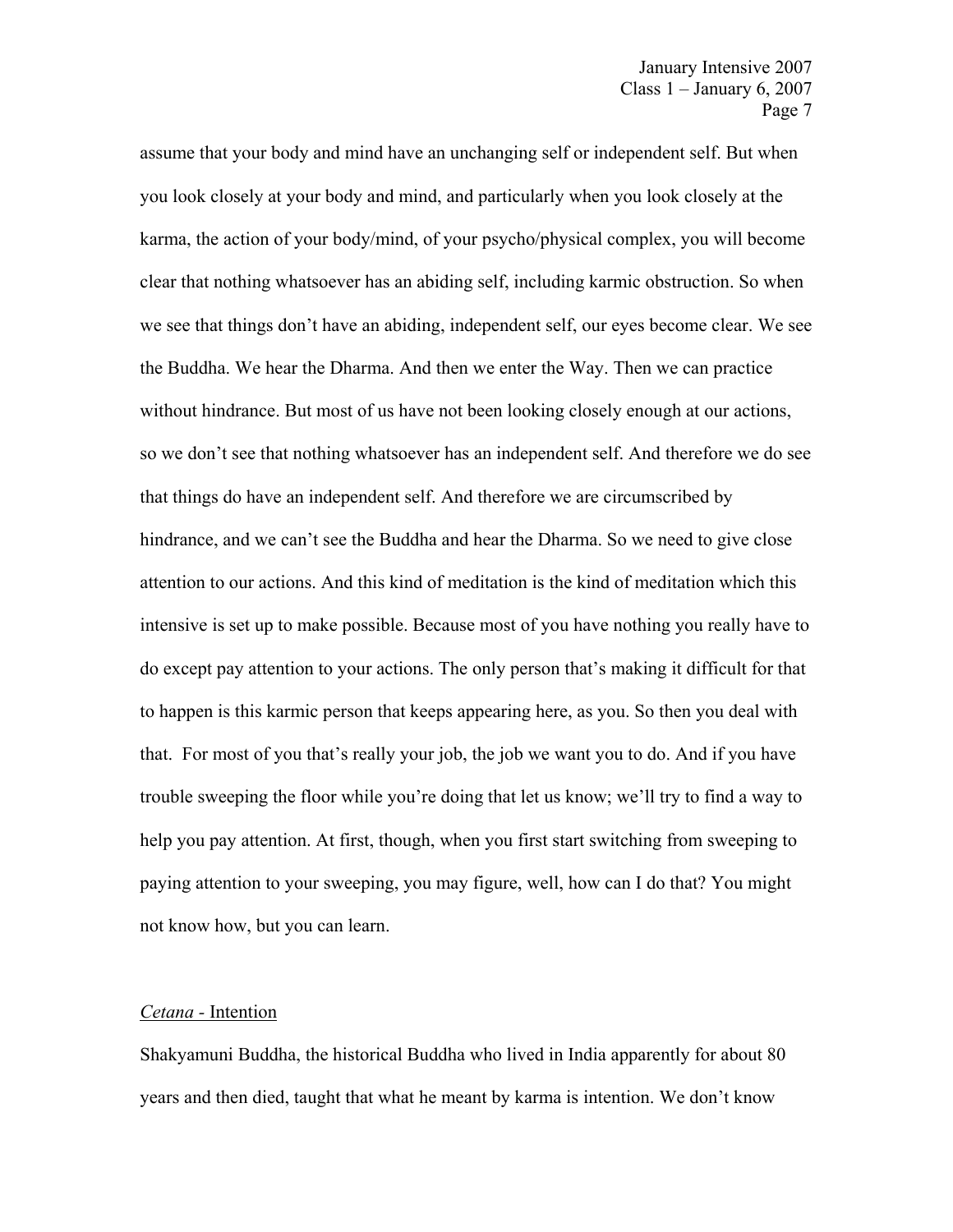what word he actually used but when they wrote down what he said, they wrote it in Sanskrit as *cetana* (?) This word is translated as intention, volition, will, motivation, also translated as synergy. And when the Chinese translated [citta-kkhana?] into their own character system they translated it with the character that means thinking. Karma means action, the type of action that is evolutionary action, you might say-- a type of action which goes toward or away from, promotes or hinders spiritual awakening. That type of action is defined as intention – *cetana*. It's mental activity.

#### Directly Studying the Mind

Basically mind is not active. Mind is clear light. It is a clear knowing. That's what mind basically is. So mental activity is not the same as mind, but mind has mental activity. There's no mind without mental activity, at least for unenlightened beings. But I think even for enlightened beings mind has activity, has function. And the function is the overall activity arising with the knowing. So, amazingly in a way, it is possible to learn to study our intention. We actually can know, be aware of, see our mental activity. We can know our intentions, our will, our motivation. So this is a type of study which is actually in some sense the most authoritative, which is direct empirical study. You can directly study and know directly your mental activity.

## Some parts of the teaching are not yet directly observable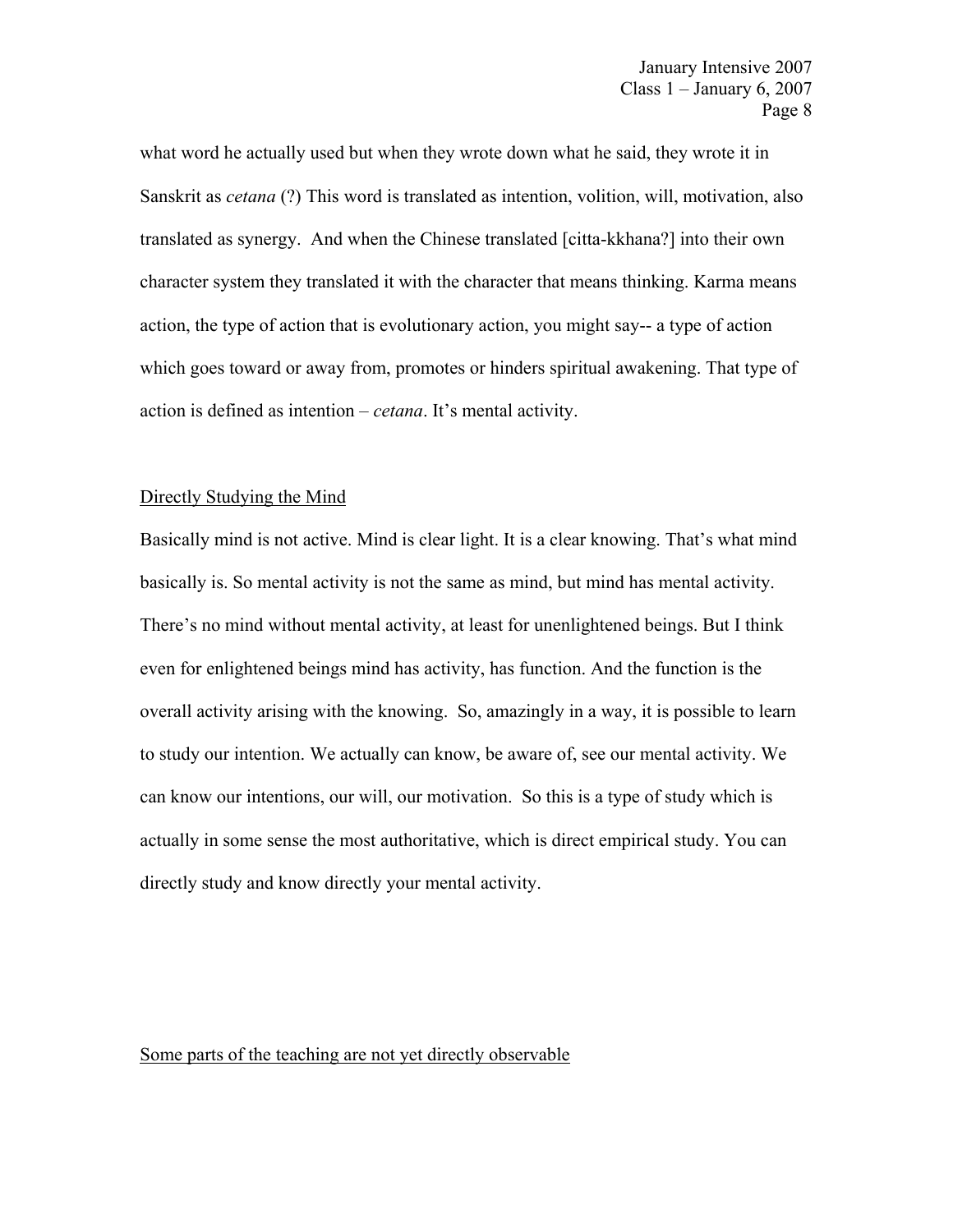You will not be able to see directly some of the things Buddha has taught about the ways mental activity works until you are perfectly enlightened. Part of the teachings about the way mental activity functions are so subtle that they are more subtle than understanding selflessness. Our understanding selflessness opens the door to our realizing the subtleties of the workings of karma. So part of the difficulty in this kind of study is that you will hear teachings which you will not be able to directly, empirically observe. But you can hear them on the level of scripture. And you can understand them potentially on the level of reasoning. You may have to just listen to some of these teachings and understand that that level of understanding them is not yet available. But we're not just saying in this tradition that you're supposed to take everything at the level of scripture and that scriptural authority is the only way that you know the teachings. Just try to be clear about which modes of knowledge you've attained. And be aware that ultimately we want to have direct empirical knowledge of all of these teachings.

### Intentions have consequence

The other thing that Buddha said is that intention has consequence. Activity is effective it's consequential. So he's teaching cause and effect. He's teaching mental causation, cognitive causation, and moral causation, the same thing in this case.

# **Student:** Cognitive and mental are the same?

**Reb:** I wouldn't say that cognitive and mental are the same. I would say, actually, that it's cognitive causation, and cognitive can be mental and physical. But the type of causation is moral in the sense that it has moral consequences. If studied or not studied it has moral consequences. So, cognitive and moral – we don't usually bring moral into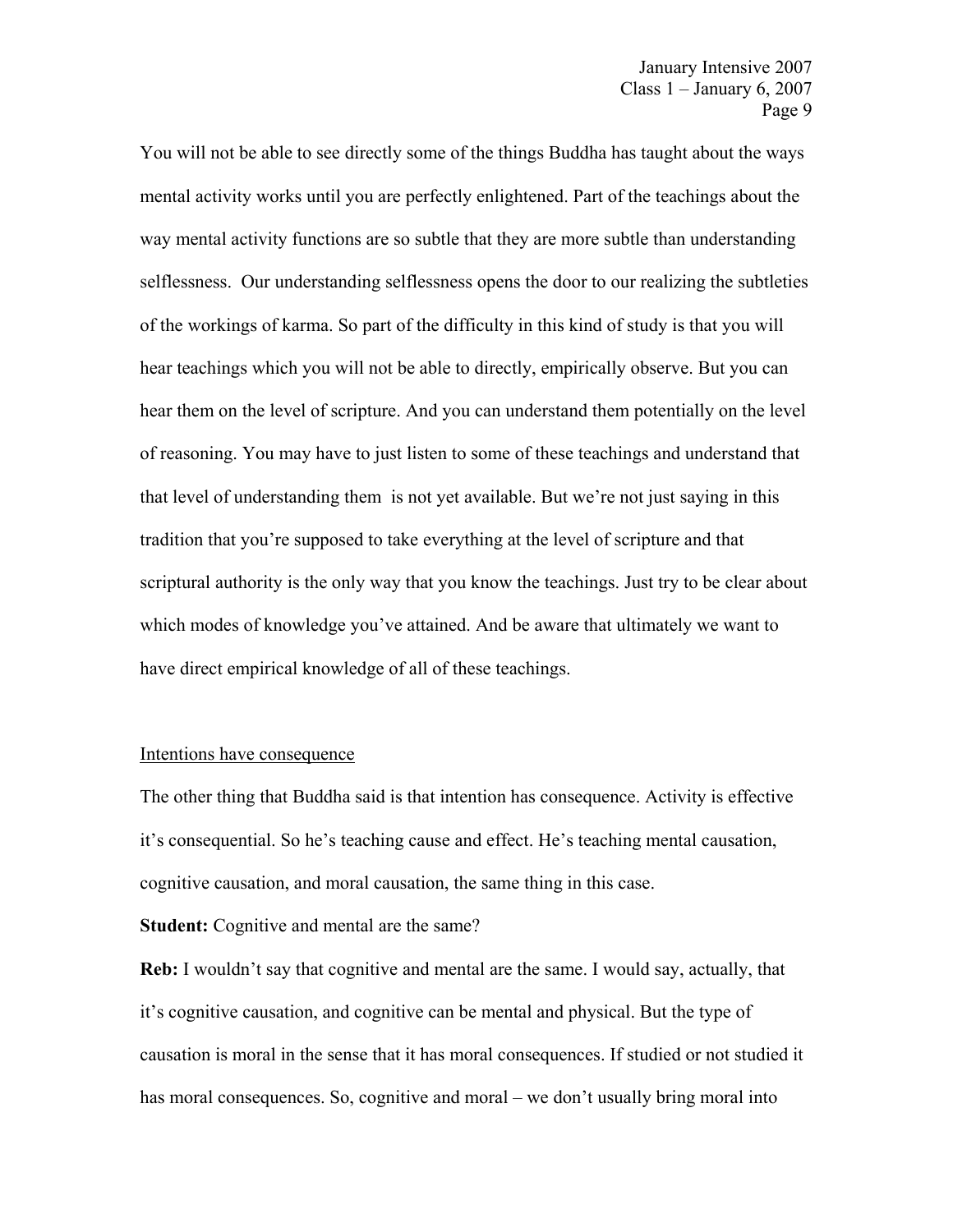non-cognitive fields. So it's cognitive causation and moral causation, but I think it's nice to distinguish between mental and cognitive. Cognitive is bigger than mental because vocal activity that's emerging from mental intention is cognitive. It's not just a physical action; it's a cognitive action because it has a thread of moral intention in it. Basic intention – the basic definition of karma is mental activity, so that's mental cognitive. Mental intentions can get translated into vocalizations and physical postures. But these physical postures that are related to moral evolution and spiritual evolution are the ones that have a cognitive thread running through them. *[This is fascinating but needs to be developed or explained more for a lay audience.]* 

## Distinguishing cause and effect from determinism

This teaching of cause and effect it is not what we call determinism. It's a cause and effect process which, when studied, comes to fruit as freedom. But it's not freedom outside of cause and effect; it's freedom in cause and effect, or with cause and effect. It's freedom which demonstrates itself in the arena of cause and effect.

We are always active. There's not a moment when we don't have mental activity. But I'm not saying that we are always aware of our mental activity. So, I think that's the key difference between the practitioner and someone who's involved in worldly affairs. The person who's involved in worldly affairs is active just like the practitioner, but they're not paying attention to their intention. If somebody is paying attention to their thinking, to their motivation, just to do that, practice is occurring. If someone is not paying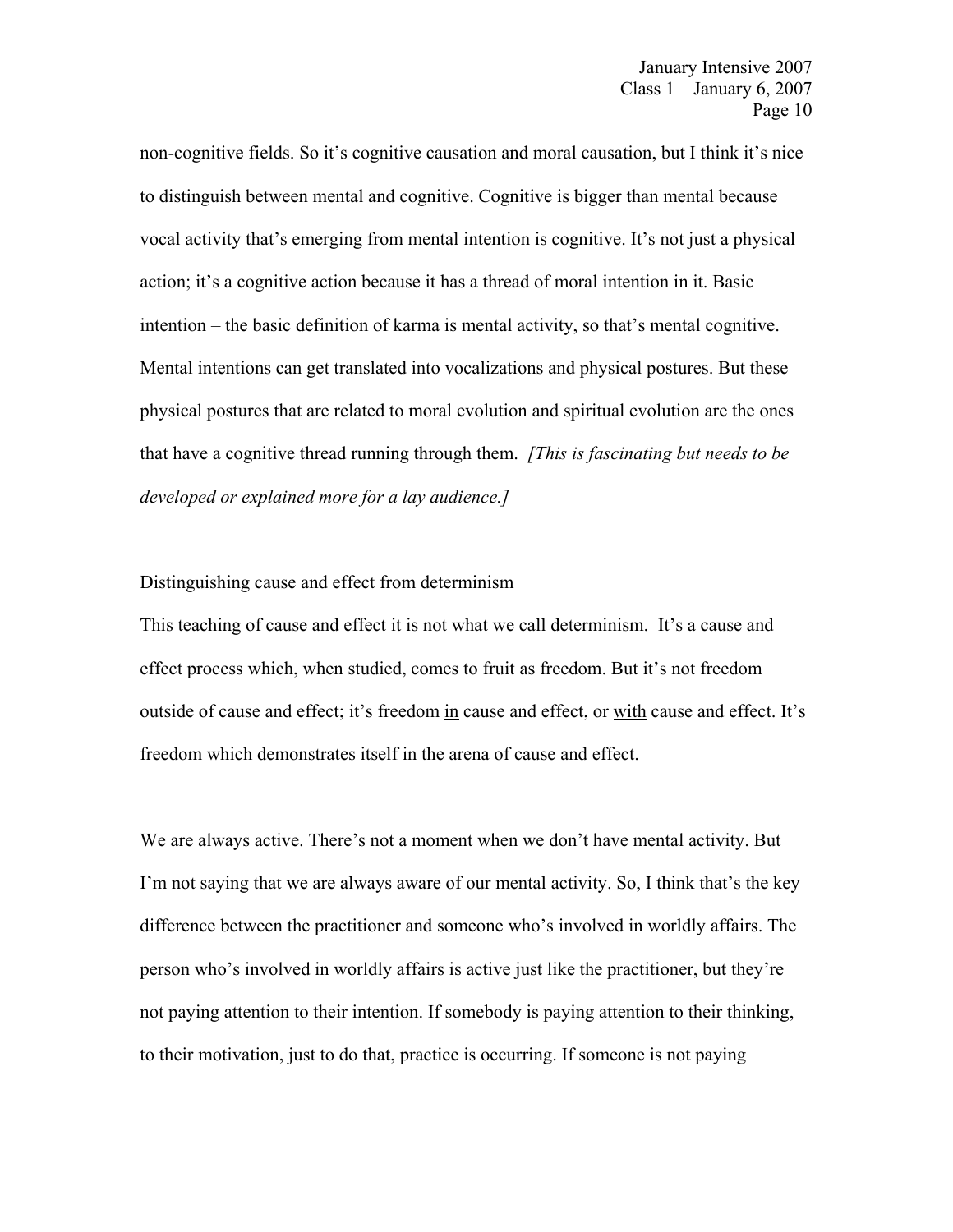attention to that, the person is involved in worldly affairs. That's basically the definition I would propose to you.

# Praying to Bodhisattvas to help direct attention

I really want the Bodhisattvas to help me pay attention to what I'm doing. And I know that's what they want me to do. So I pray to them. And when I pray I look: do I really want them to help me? Do I actually want help to pay attention to what my intention is right now? So I want you all to help me look inside moment by moment to see what my intention is right now. What do I want the current moment of life to be for? I am up to something. I would like to ask for help to pay attention to that.

I would say Bodhisattvas are the forces in the world which support you to do this practice. They've been depicted in various very moving art forms; sometimes we see people, or dogs, or trees, who seem to be manifesting them. At that time, when we suddenly become aware, the Bodhisattvas are functioning. These Bodhisattvas are not something other than their function. When they're not functioning the Bodhisattva is turned off. Like your eyes. When you sleep at night and you have your eyes shut in the dark, there is no eye organ, no eye consciousness. They have to be turned on. And when they're turned on then they exist. The same with Bodhisattvas and Buddhas. They exist, they come into being, when beings are helped. That's their job, to support you practicing.

## The importance of the historical Buddha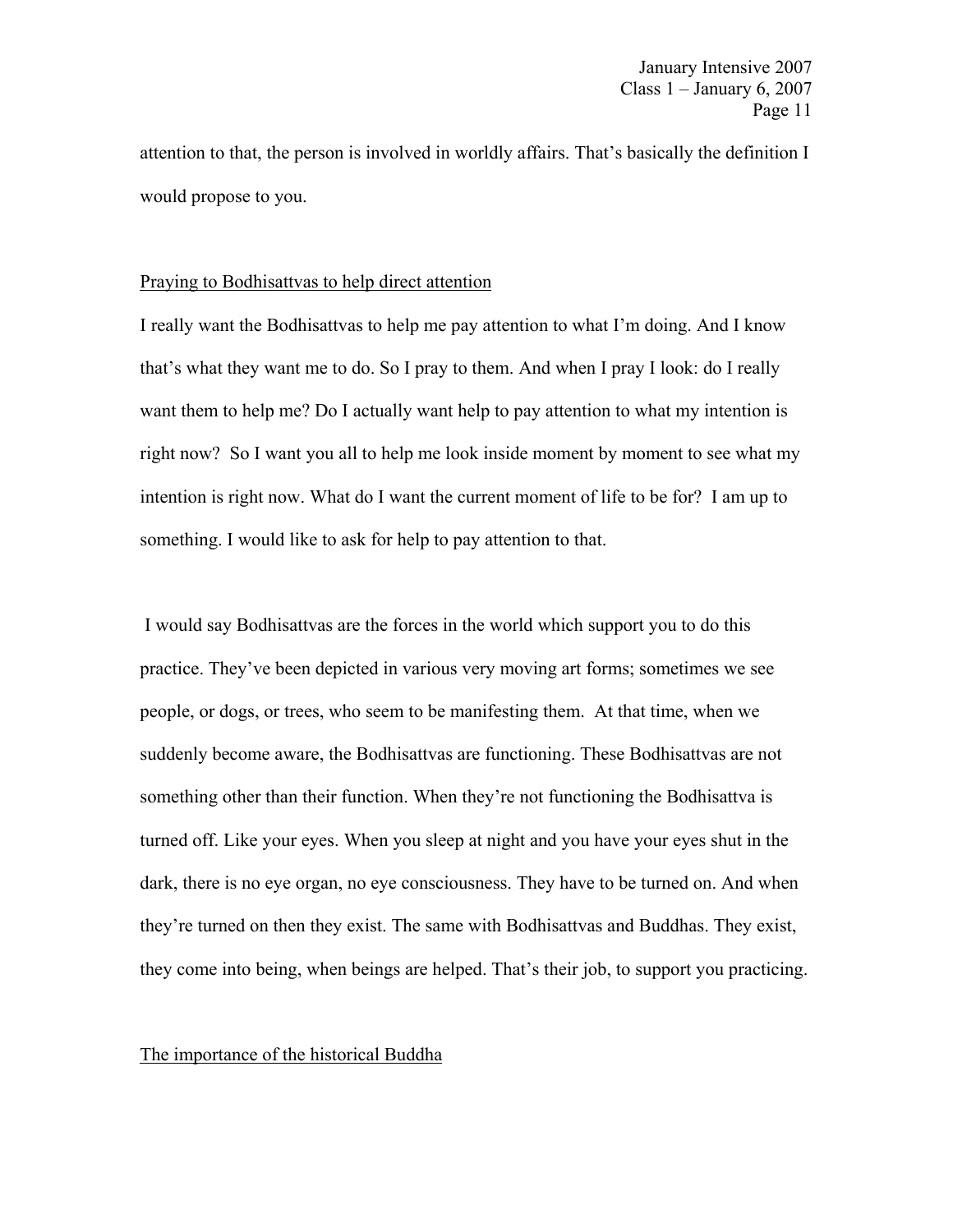Once historical Buddha appears in a world then everybody after that is living in a world where the teaching has appeared. So a Buddha is somebody who presents a teaching in a world where no one has presented it. Once it is presented, everyone else is a disciple of that Buddha in that world. The disciples sometimes understand as well as the Buddha did, but they're not the founder. The first time that something is thought is more powerful than the second time it's thought. So there is something special about this historical appearance of this teaching.

#### "True dharma is what you hear when you're talking to Buddha"

 As you may have seen, some people have trouble practicing because they haven't really heard the teaching deeply enough. So they keep forgetting it, or think, "I don't know if I really want to." There comes a time when you hear it and you don't have any doubt anymore. You're just on the ball all the time because you heard it. The true dharma is not what the Buddha is saying, it's what you hear when you're talking to the Buddha. But you need the meeting with the Buddha to hear it. But everything is delivering it.

## The function of statues—manifestation of Buddha

**Student:** So if you say that everything is delivering it, we don't really need little statues and incense.

**Reb:**You don't need little statues, but you do need little Buddhas. And sometimes little statues are the way you see the Buddha. But you can also see the Buddha in somebody's palm. You don't exactly need a palm, but you need something to look at so you can see that's the Buddha. What you're looking at isn't limited.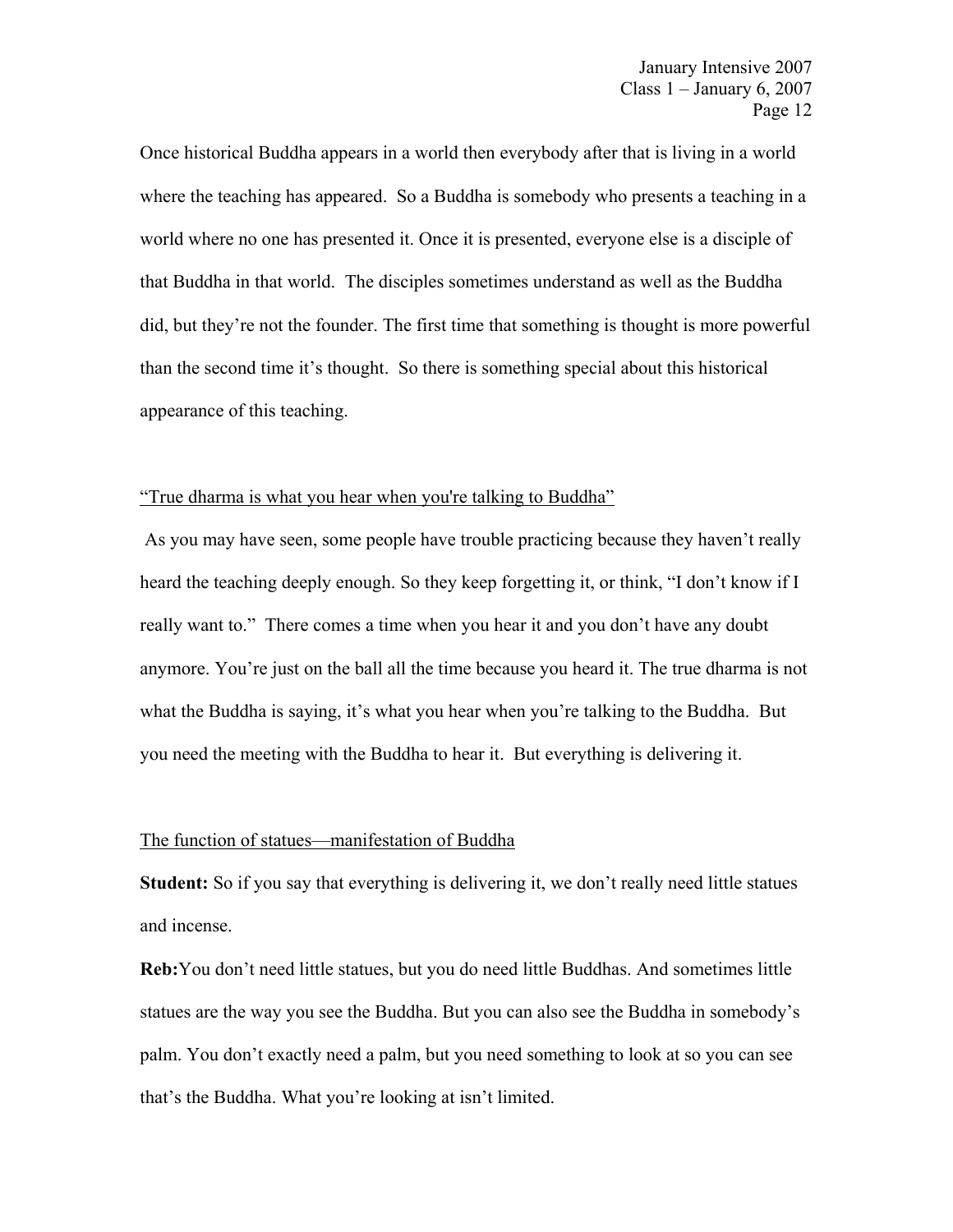**Student:** But isn't the Buddha always there? That's my question. Do we really need a manifestation?

**Reb:** Yes, you do need manifestation. You need everything.

## Freedom to be kind

**Student [Ray]:** There was a full-page article in the Sunday Times about how cultural anthropologists and epistemologists have looked very hard at cause and effect, and decided there is no such thing as freedom. So would you say more about how karma comes to fruition as freedom, and maybe give an example that someone like me can understand?

**Reb:** The basic kind of freedom that comes to mind is the freedom to be kind. Freedom from the passions of selfish concern. Freedom from being worried about what's going to happen to me. And freedom to be kind to you. Usually we're trapped in self-protection. Some people have trouble being kind when they're getting a lot of praise because they're kind of intoxicated, distracted by the praise. Other people are distracted by insults, so they're not free. The teachings can help us be a person who is free from usual human selfishness and self-concern and free from their own biological imperatives. I don't know if any of those people that wrote this article would disagree with that type of freedom or not.

**Ray:** I'll write them. [laughter]

## Bringing intention to everything we do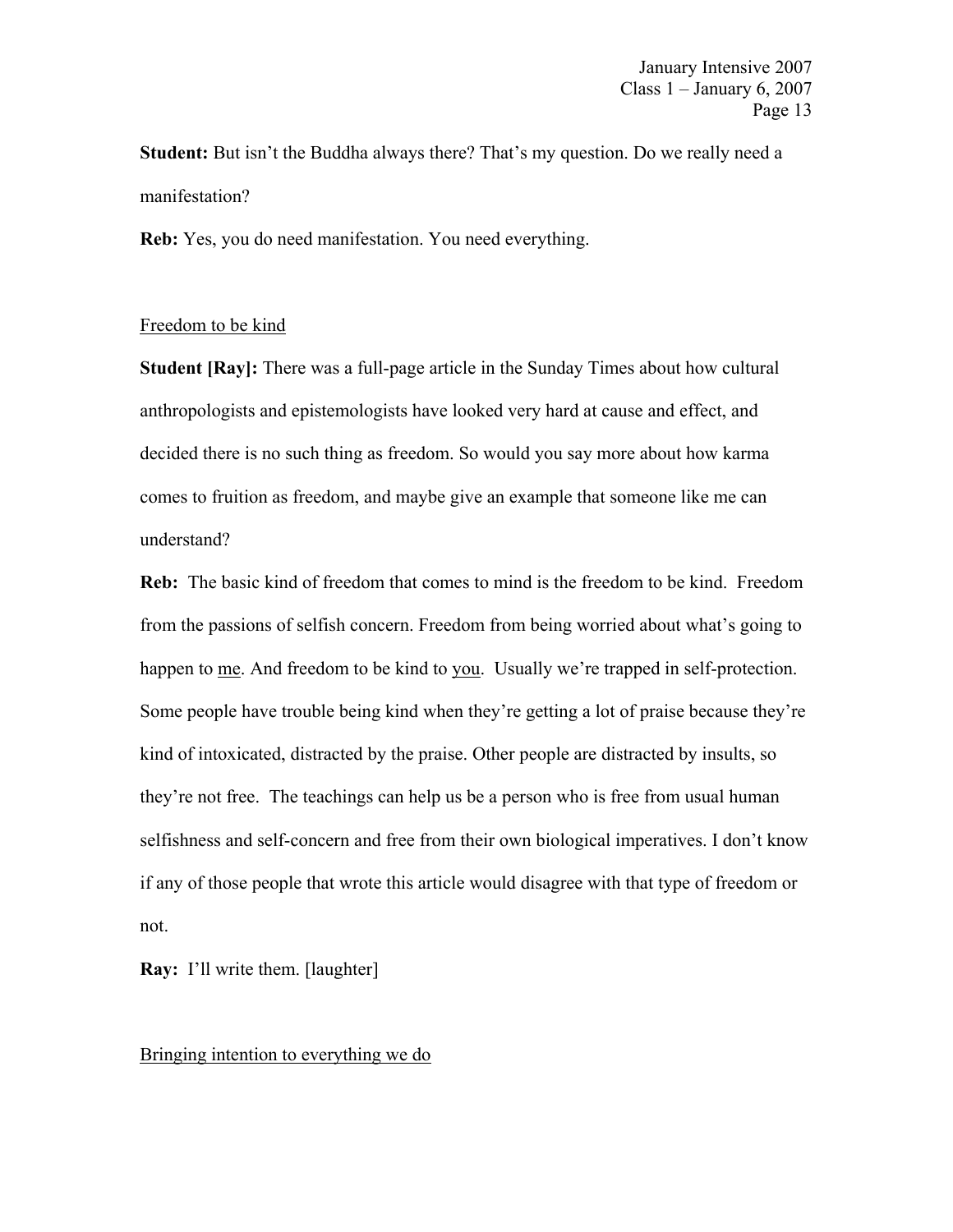**Student [Loren]:** I was wondering about the awareness of intention and what that might look like. Does that occur as a thought? I was just imagining trying to become aware of my intentions, not getting into a psychological analysis.

**Reb:** This is psychological analysis. This is a psychological study. The purpose of this psychological study is to free us from our psychology, eventually. It does involve actually looking at what you're intending to do right now.

One the early Zen stories I read was about this monk who trained for quite a while with his teacher, and then he graduated and was off. He came back to visit his teacher on a rainy night. He put down his umbrella, his raincoat and his shoes, and went in. And his teacher said, "Which side of the door did you put your umbrella on?" And he didn't know. So he stayed and studied six more years. So, to be aware, you come into the entryway and you say, OK, now what am I going to do with this umbrella? Where do I want to put it? It's treating umbrella placement as something pretty important because this is an example of mental activity. What is your intention in putting the umbrella down? Do you wish to realize the Buddha way here?

We have a much better chance of meeting the Buddha if we take care of our actions. If I make a bigger effort to floss, not to prevent my teeth from falling out, which they're going to do quite soon anyway-- they offer an opportunity for me to be there with that flossing, with that intention. ... Moment, by moment, by moment. This is a normal religious practice in Soto Zen, and in Shakyamuni Buddha's time too. He taught his monks to clean their teeth. He recommended that they bathe, and he recommended that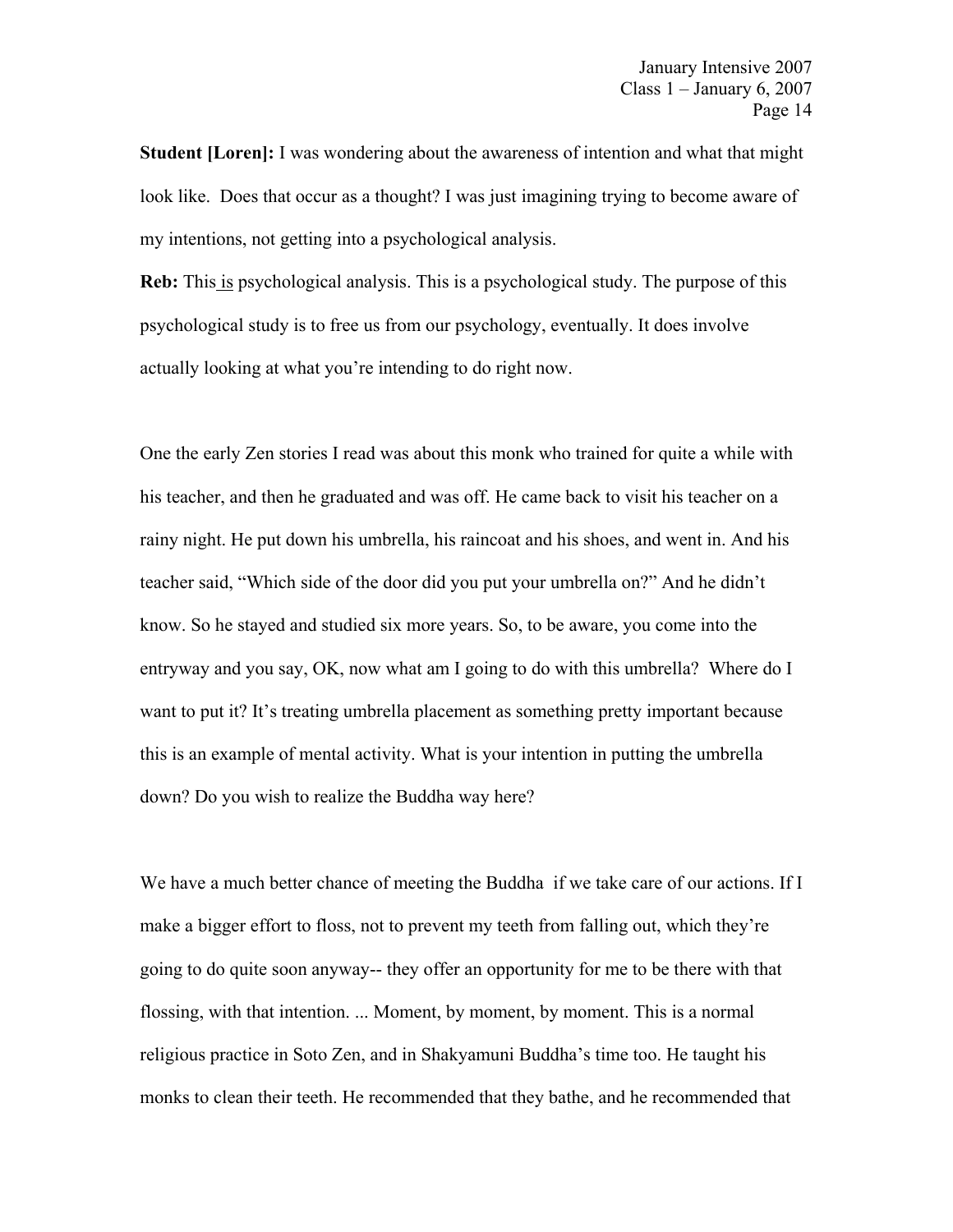they be minutely mindful of the present moment of experience. So when we're doing that we're doing his practice. Every moment has an intention. It's there for you to enjoy.

# Staying present in painful situations by studying karma

**Student:** Basic intention is what I am seeing in my mind and maybe other people can relate. Is it my intention to get away from pain?

**Reb:** It's very common that people want to get away from pain. So pain arises, but strictly speaking, the wish to get away from the pain is not necessarily your intention. It's also possible to have pain, feel some kind of shrinking back from it, but also be willing to meet it. In that case, the mental factor of avoidance doesn't necessarily dominate the whole state of consciousness. But when the whole consciousness lines up with that desire, then the intention would be to avoid the pain. But sometimes there is pain, the impulse to avoid, but it doesn't take over and you stay in the situation. See how that is an analysis? It's a psychological analysis which you can do, and which is part of studying your karma.

**Student:** In that impulse to shrink away there is this idea that there is this place without the pain.

**Reb:** There could be or there may or may not be. Both scenarios are possible.

**Student:** It constantly seems to come up, this pain.

**Reb:** Pain and this wish to go to this place where there's no pain?

**Student:** I do wonder how to meet pain.

**Reb:** Here's this great practice called "completely meet pain". Not lean into it, not lean away from it, but meet it wholly, completely, in the moment. To learn how to do that is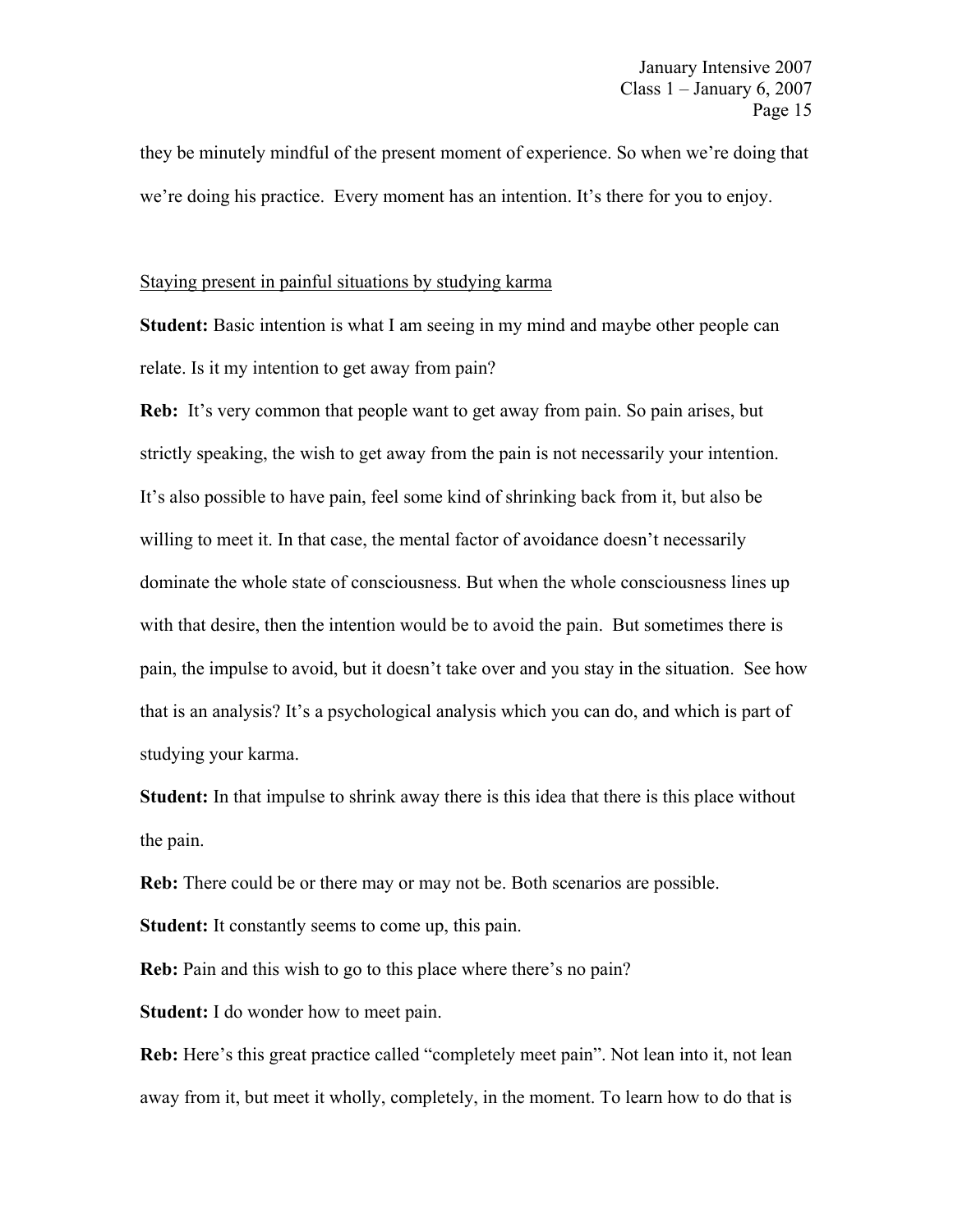called the practice of patience. Part of what makes it difficult is interest in some other place where it's not painful. But this is this amazing, highly recommended practice of patience which is exactly to wholeheartedly meet discomfort. And this is also part of the warm up to wholeheartedly meet Buddha. If you wiggle around in your meeting with pain you'll probably wiggle around with your meeting with a Buddha.

#### The discomfort of meeting a teacher

Many of you know the experience of going to the teacher. Maybe with the teacher you'll meet the Buddha. And you start wiggling, you feel uncomfortable with the teacher, you want to get away from this uncomfortable meeting. So meeting the teacher and the meeting the pain go together. Maybe meeting a teacher is even more difficult than meeting pain. Often times they're both there at the same time. Meeting the dharma is also this big adjustment, which we want even while we're adjusting. Part of us just says, leave me alone, let me continue to be this way for a little while longer, and then later I'll listen to the dharma. Another part says, please help me be willing to open up to hearing the dharma, which I know is going to be an adjustment. Please help me be willing to change and open to something I've never opened to before.

#### How to apply the Four Foundations of Mindfulness: a detailed description

**Student:** I want to go back to the detailed description of mindfulness. Usually when there is instruction to be mindful while sweeping it's understood as knowing you're sweeping, being aware of it. It seems like you're also saying to be aware of what my intention is and to understand that all the Buddhas are helping me to do this.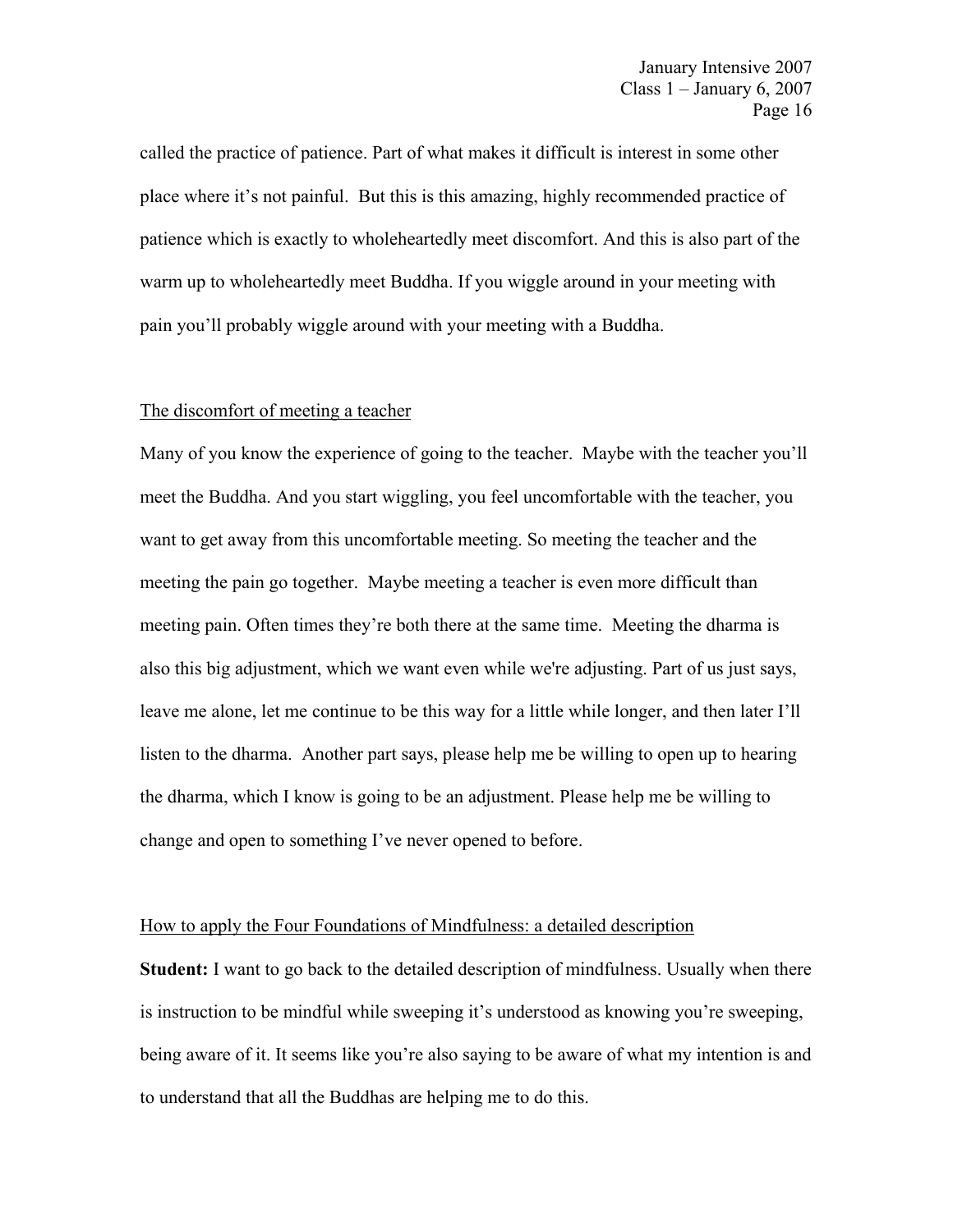**Reb:** So, there are four foundations, right? It's good to start with the physical plane. If you're sweeping, first of all know you have the broom, know which hand is farther or closer to the earth, be aware of your posture; be aware of what size sweepings you're making. Then go on to be aware of your feelings. How are you? Oh, I'm kind of uncomfortable sweeping today, or, actually I feel quite happy sweeping today. And then move on to the mind. Look at both the general mind but also, in an analytic way, look at the fourth foundation and at the mental factors there which comprise your intention. Look at your story you have of what you're doing. I'm a Zen monk, or I'm a Zen nun, or I'm a whatever, sweeping the ground, meditating, that's my story.

You're feeling pain while you're sweeping, so then you distract yourself, rather than saying: OK, there's discomfort here sweeping, there's pain here, there's depression. And there's patience, and the intention to practice patience. And there's joy here actually now. I'm in pain and I'm in joy at the same time, because there's patience with this pain. There's patience with this rickety old body doing this sweeping which is real cute when you're 20, but which now is actually painful. So it's body, feeling, mind, and then mental factors. All those things. The fourth foundation of mindfulness is analyzing and becoming aware of whether you have a wholesome state of consciousness or not. As you meditate on the psychological field you will see that nothing whatsoever has an abiding self. Wholesomeness and unwholesomeness have no abiding self. Skillfulness and unskillfulness don't have an abiding self. You and others, the whole illumination process, can occur in this meditation. You become free of the psychological process which you have analyzed.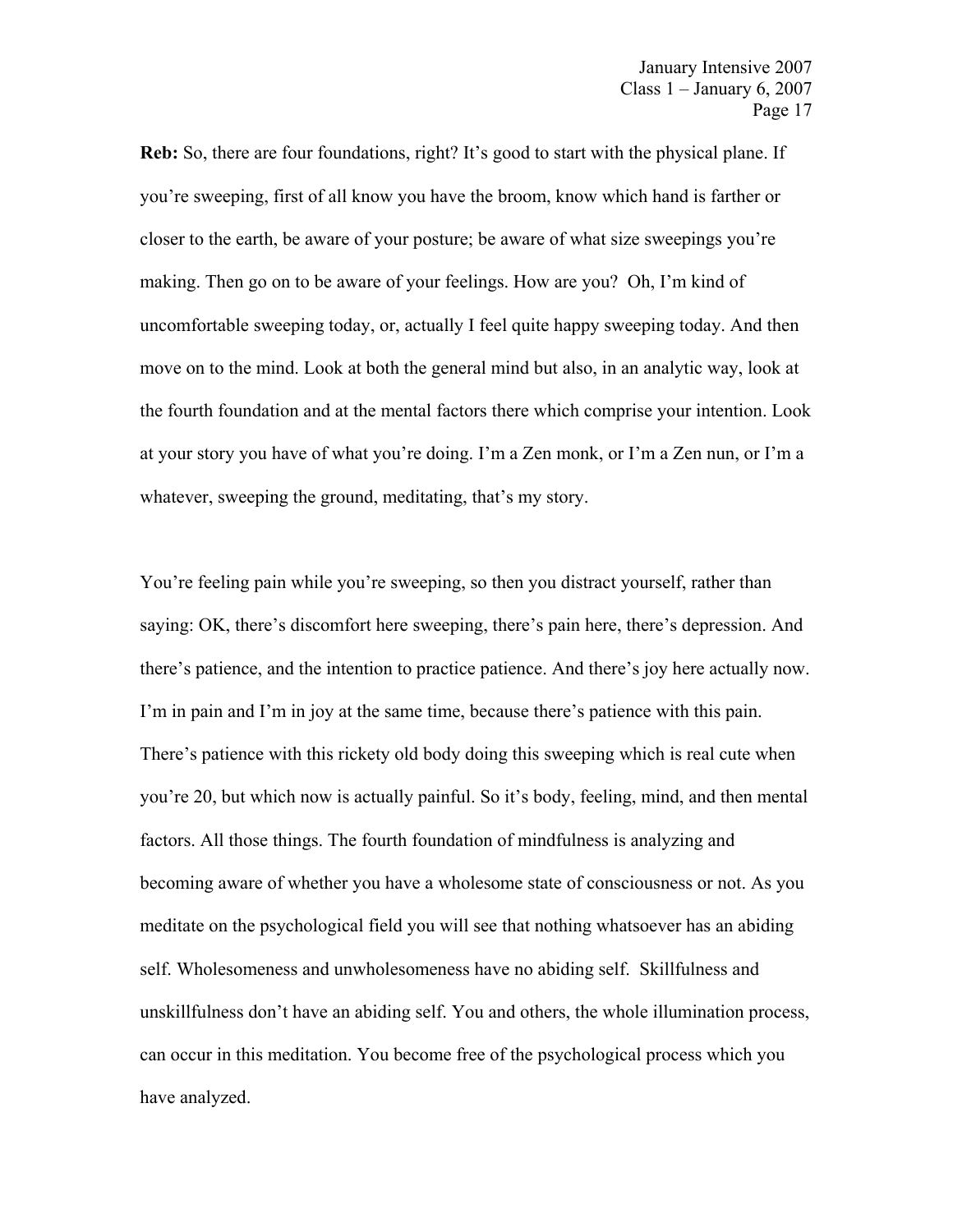January Intensive 2007 Class  $1 -$  January 6, 2007 Page 18

#### Cognitive entrapment and some comments on thinking

**Student [Matthew]:** I find it really interesting that this *cetana* [?],volitional action, evolved into the word thinking. Do you think that is still in our English language, that that's a good translation of things? Can we still think of those two as synonymous: thinking and volitional action?

**Reb: T**hinking is a little bit different from volition. This Chinese character doesn't just mean thinking; it also means intention. But usually when they translate the Sanskrit they don't use the word "thinking." The Fukanzazengi tells us to think of not thinking. "How do you think of not thinking? Non-thinking." And they use this character along with another character, *shi ryo,* [?] which means to measure. What kind of thinking and measuring are you doing, in your sitting? Dogen is actually suggesting we study our thinking to realize non-thinking, to go beyond our thinking. Otherwise we're involved in our thinking and our thinking is generally speaking, for most people, degenerating. So I think thinking is really good for adding to the list of words we use to locate *cetana*; to locate karma, to locate our moral activity of our consciousness.

**Matthew:** And there's thinking that's not creating karma?

**Reb:** Even the thinking of a Buddha, even the desire that all beings will hear the true Dharma and enter Buddha's wisdom, has consequence. The consequence of that kind of thinking is the appearance of a Buddha in the world. The Lotus Sutra says that the conditions for a Buddha to appear in the world is that kind of intention. Even Buddha's thinking has consequence; but it's this wonderful consequence rather than the consequence of perpetuating what we might call "cognitive entrapment." Most people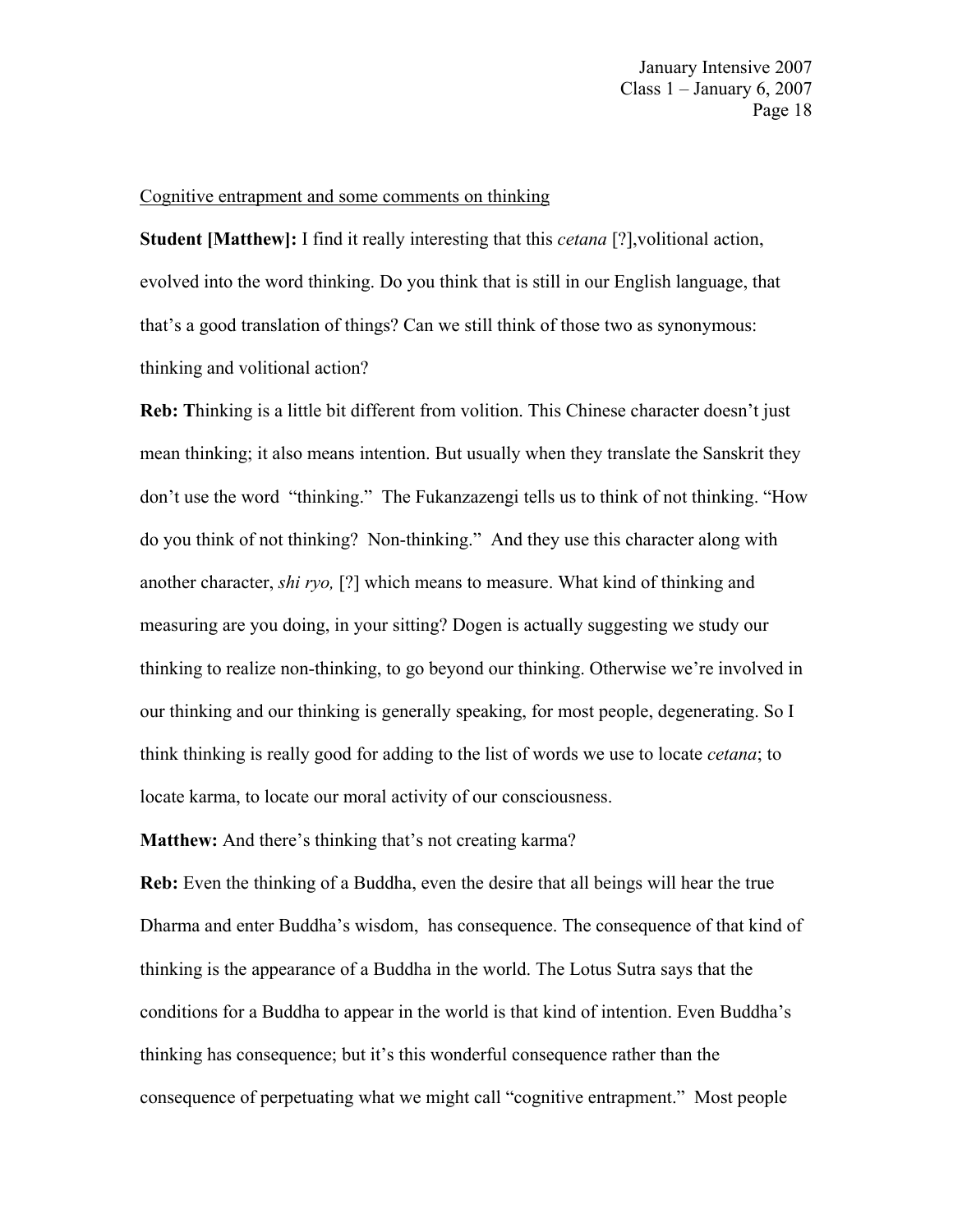are trapped inside their mind, trapped inside their psychology, stuck. Therefore it's hard for them to open to hear the true dharma and drop body and mind. So, basically, by studying the entrapment the entrapment drops away. And then we experience freedom.

## Studying the whole field of the mind: finding one's real intention

**Student:** I find it difficult to get to the real intention.

**Reb:** Right, I often hear that. People have trouble for quite a while getting to the real intention, and I think that's normal. The more you look the more you learn. At first it might be rather superficial. For example, a feeling of wanting to avoid something isn't necessarily the intention. It might be an element of intention but it's the whole field of your mind. You might notice just one part of it at first, and that's fine. Then the next moment you notice a little bit more, and the next moment something more. You start to see more of the field and to realize oh, there's pain and an impulse to avoid, but also an impulse to stay here and perform a deed which is helpful. The more you look, the more the patterns that appear are transformed, and also your vision. Your vision gets clearer from looking at karma. Your vision will get clearer from looking at body postures, from looking at feelings, from looking at intentions. Intentions are more subtle than feelings or body postures. Some people may not be able to find their intentions, so you'll want to start just with your body then. Be aware of your standing, walking or sitting. Be aware of your breathing, of your feelings. Now can you see your intentions? Oh yes, now I can see them. And the more you study your intentions the more your vision gets clearer and you see more and more details and depth.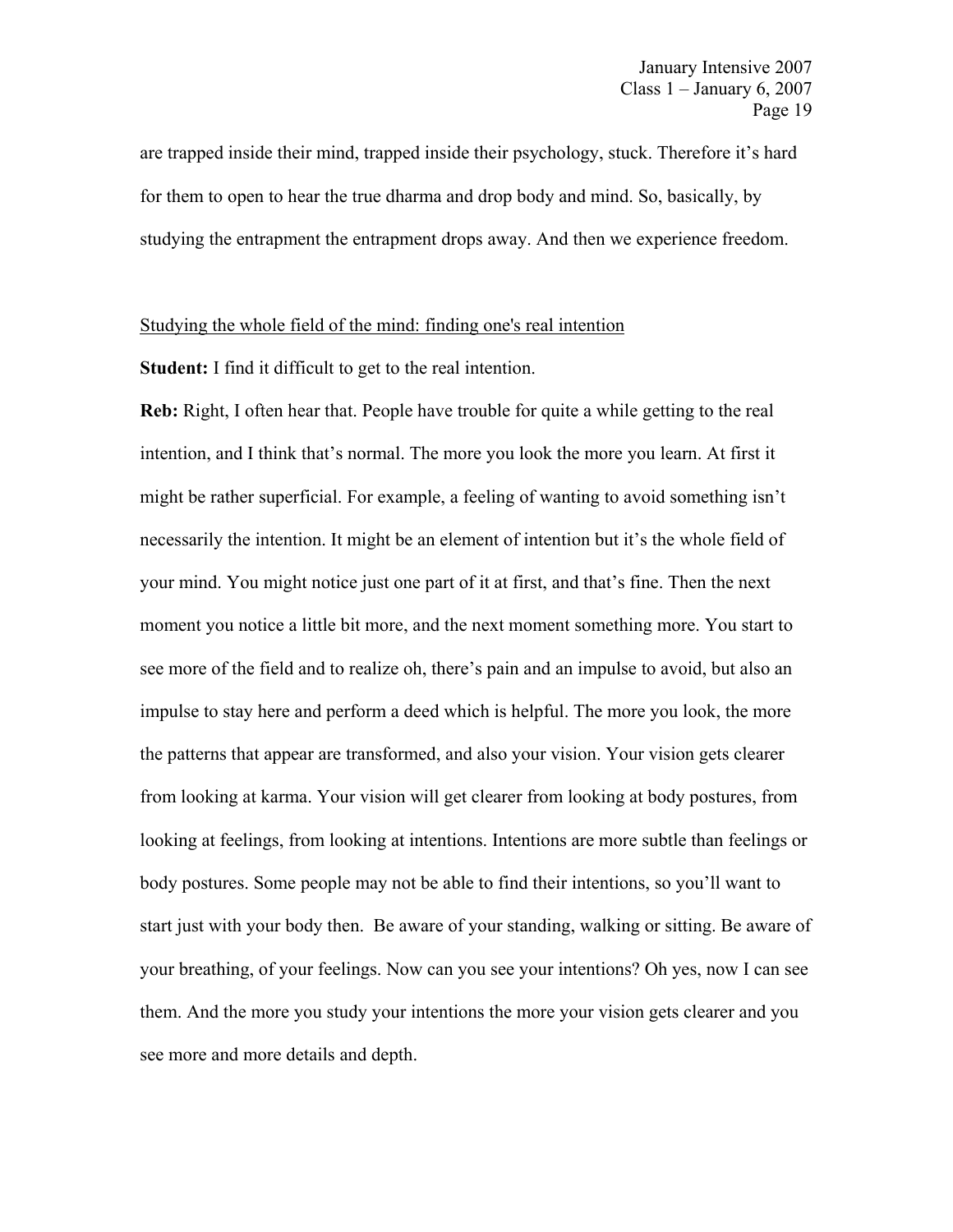## Intention can be indeterminate

**Student:** Could it be that you know it's happening if it's good intention and bad intention at the same time?

**Reb**: Sometimes it seems to be is what we call indeterminate. There's wholesome or unwholesome intention, skillful, unskillful, good, bad and so on. But it's also quite commonly indeterminate where it's not that clear which way it goes. That's very common.

## **Student:** What do you do then?

**Reb:** You just notice. It's not clearly good or bad. You're looking at what you should be looking at, you just don't know clearly what it is. But you're looking in the right place.

## Decision-making, freedom, and awareness

**Student:** I have a question about your use of the word "freedom." I've heard you use it a couple of different ways. One is dropping away body and mind, getting free of the mental processing. You also said that freedom arises in the field of cause and effect. And so, I'm trying to understand the model. Maybe the flossing example: you have that karmic activity, that normal pattern of doing it as you always do, but now with awareness and mindfulness you are aware of your intention to be mindful as you floss. Are you talking about having freedom of choice either to follow the normal karmic activity or to choose to be mindful of how you floss? Is that what you are describing as freedom in that choice point?

**Reb:** I think that choice-decision-selection is an element in consciousness. It's a place where, when we're not clear, the issue of freedom comes up.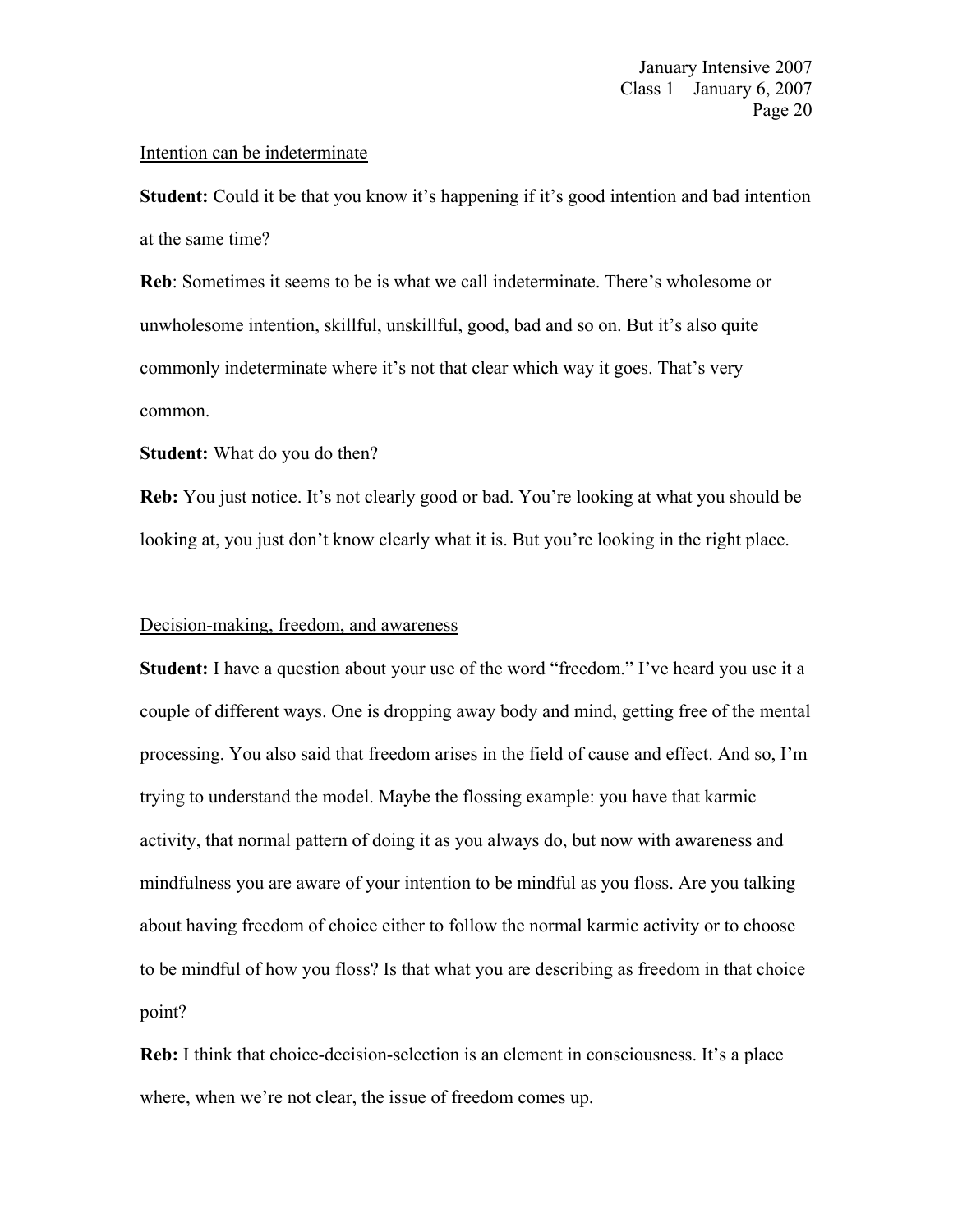**Student:** When we're not clear about the decision?

**Reb:** When we're not clear around what the field is like, how it works. Somehow we don't feel free at decision points, we feel encumbered and pushed around by various patterns. What I would pose is that, as we become more clear, the choice seems to be more free. Otherwise we may feel that the world is forcing us to choose one way and we lack the freedom to choose the other.

## Finding areas of moral clarity

There was an article in The New Yorker a couple of years ago about a Dr. Farmer who works in Haiti. He's a very effective medical person helping lots of poor people in this extremely poor country, and raising funds in very rich countries like the U.S. to take back to assist people. He has this term called "AMC": area of moral clarity. He recommends that you find some place where you're clear and then, the more you focus on that, the more the area of moral clarity may spread. To say that there is or isn't free will is difficult in the world of Buddhism where we avoid "is" and "isn't". But I think we do want to find freedom, and one of the places where freedom is difficult to find is at decision-making time. People have the idea that they have to make the decision all by themselves. Their misunderstanding of their relationship with the world, their lack of clarity, seems to manifest painfully in this area.

Intention is a cognitive representation of your relationship with the world. It's not your real relationship with the world; it's the way you see yourself in that relation. If you picture yourself separate from some people, friends with some, and enemies with others,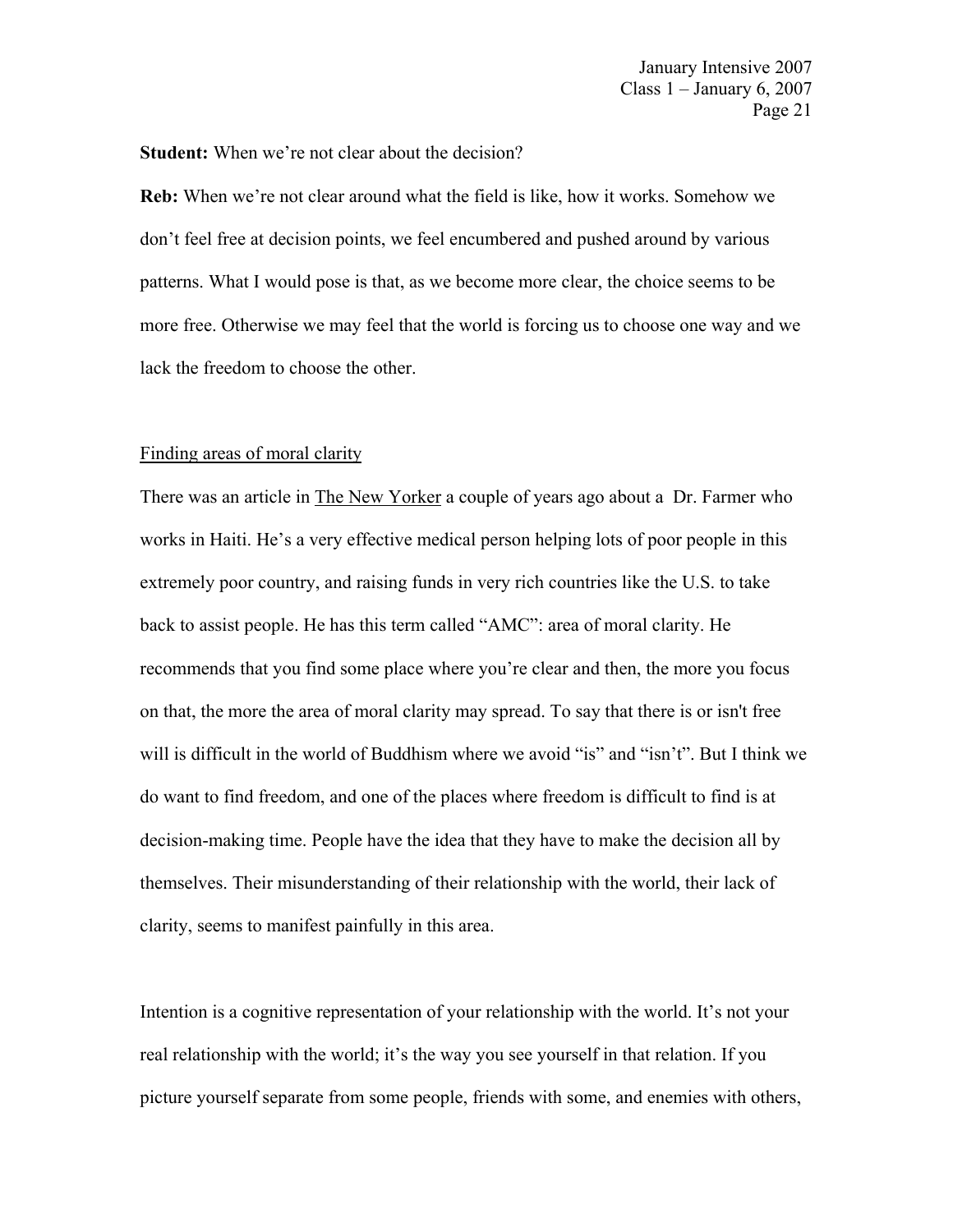that's your cognitive representation of your relationship with the world. Decisions will probably feel somewhat sticky because you don't see yourself in harmonious relationship with other beings. Any decision you make in a world like that is fettered. Every moment our body and mind in the world chooses to pay attention to something and not to pay attention to something else. Selection is going on. Where's the freedom in the picture? That's what we'd like to see: not to make the freedom but to discover it. Once again, we have a cognitive representation of our relationship with the world in which we are making decisions. If we study that, we'll become clearer about it. Becoming clear about it, we'll be free of it. Then we'll realize there's no self to the process of selection or choice, and selection and choice will be occasion for manifesting freedom.

#### Acting out of moral clarity without being stuck

**Student:** I'm trying to, for me, know what to do. I was walking along at Nordstrom's in Corte Madera, and a woman was screaming and kind of dragging her children. In the story I told, she appeared as an upper-middle-class white woman. I so much wanted to do something to support her in a way that could at least break the tension she was having with her kids, but the story I told myself was, who would she see me as, and so I couldn't figure out how to think about it. So I was trying to find the freedom to go back and I did, and she was gone.

**Reb:** This is a nice example – excuse me for saying so – of what I said earlier. You were stuck in your concern for whom or what you are, and that hindered you from being free to act in the compassionate way you wanted. That's why we have to study our stories, so we can help people in situations like that. The time will come when you will be free to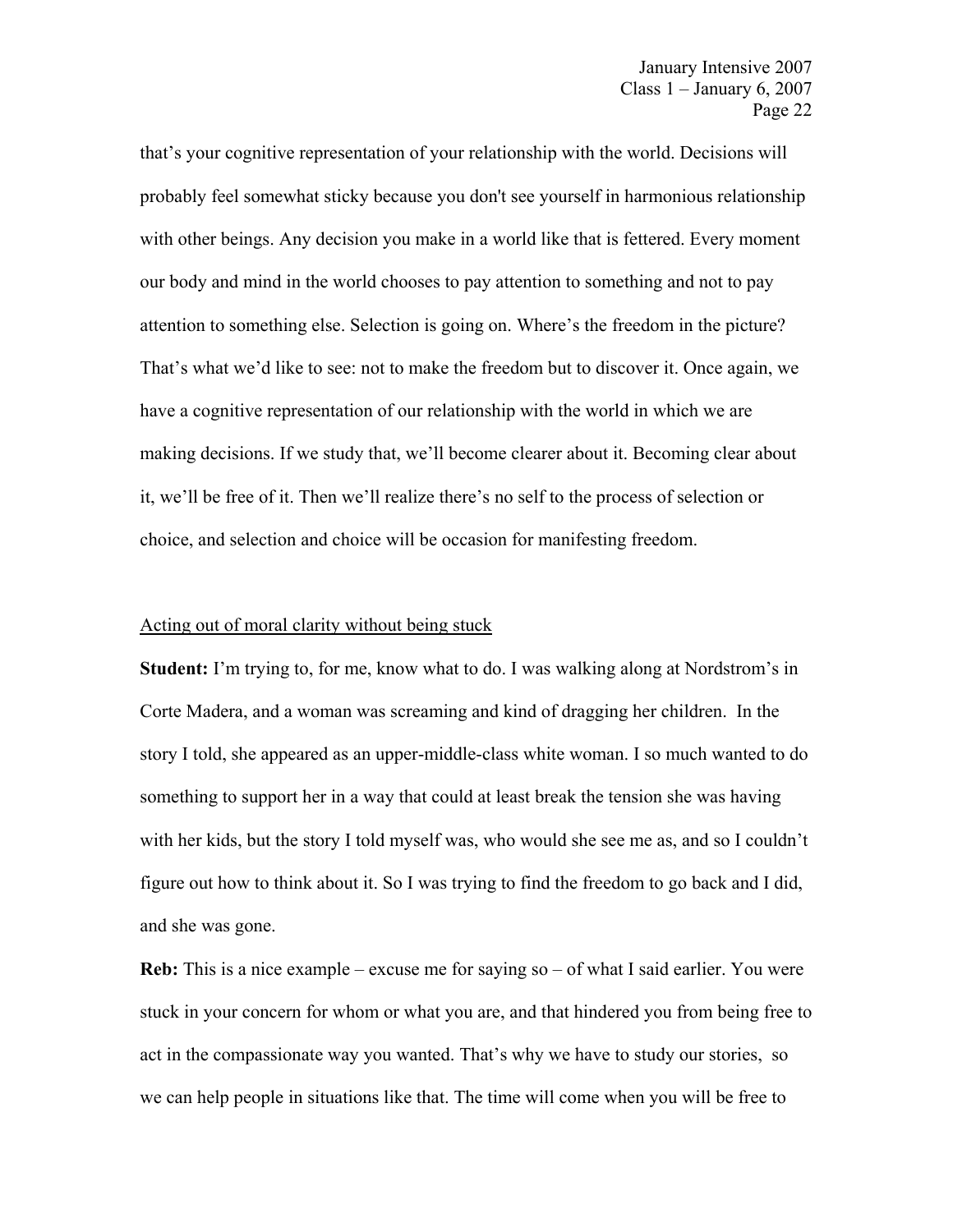January Intensive 2007 Class 1 – January 6, 2007 Page 23

just go up and say, "Can I help you?" She may say "No, thanks"; who knows what she'll say. Being free to help doesn't mean that people will like what you offer [laughter]. So we have to be studying our stories all the time, and the more we study the more we optimize the ability to be free to do what we want to do all the time anyway. It's to offer ourselves to help people when the occasion is offered.

## Making compassionate vows may be different from our current intention

**Student:** Is it OK to ask a question about a question?

**Reb:** Yes.

**Student:** You were talking about the boat and the water.

**Reb:** The boat and the shore.

**Student:** The boat and the shore. This mention of clarifying our vision once we study our intention... I'm not perfect, of course. I make a lot of mistakes, but when I set my intention to be kind with people, to be helpful and then people around me...

**Reb:** Excuse me. I'm going to respond to this before you talk anymore. Is that all right? ...I'm going to start by saying there's a difference between setting an intention and what it is right now. Do you want to give an example again of an intention you have made? **Student:** To be kind.

**Reb:** You've set the intention to be kind. That's fine. Some people say, I vow to be kind. But they're actually not feeling that way at the time that they say it. Right? Let's say at one point in history you said, "I vow to be kind, I'm totally there for that." At the moment you said that your intention was in line with what you said. Then later you met somebody and they spit in your face and you're kind of concerned with them apologizing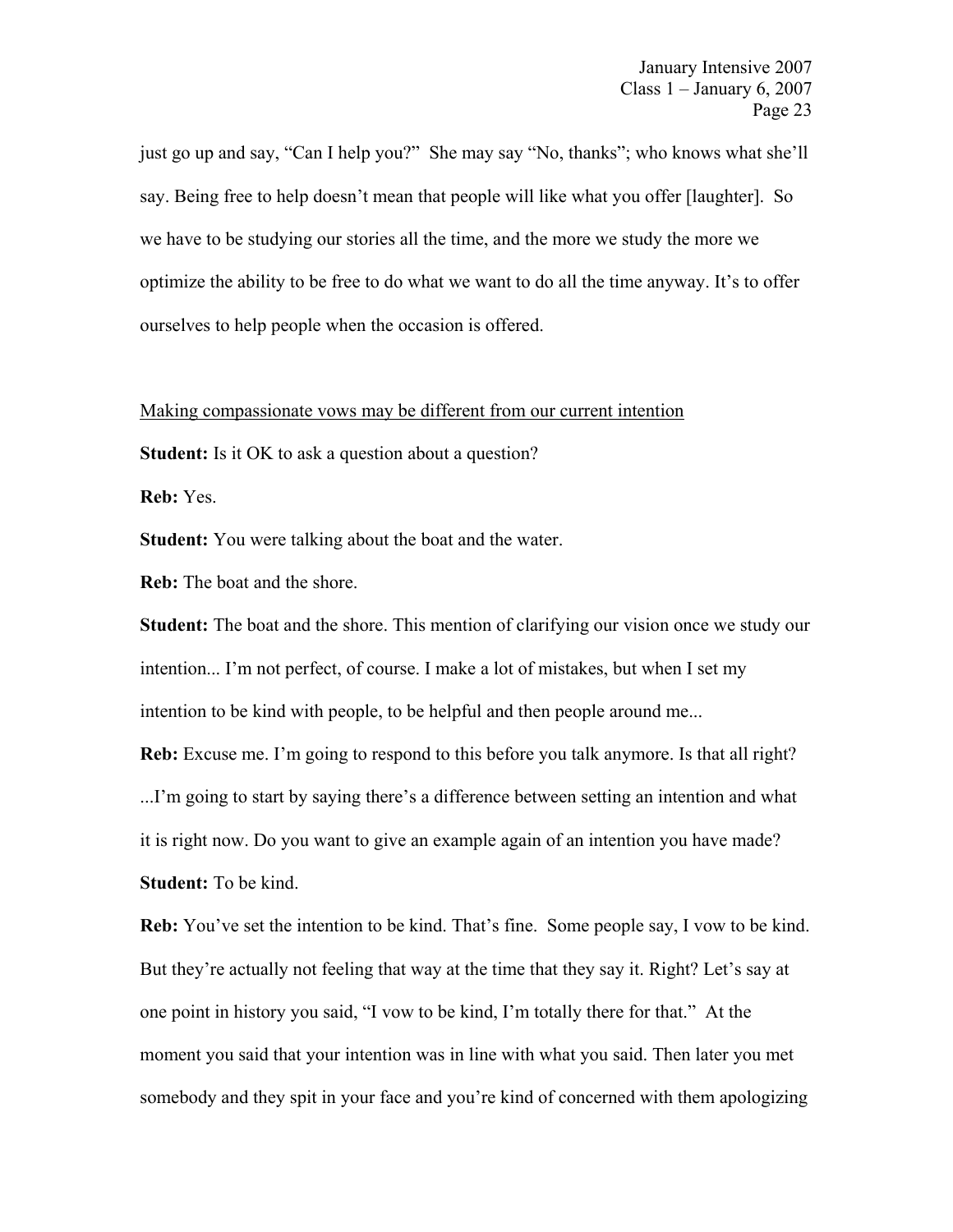to you. That's your actual intention. What I'm saying is, being aware of your past intention, precepts you've committed to, is important. But most important is what your intention is at this moment. Because that's empirical. The awareness of my current intention gets deeper and deeper the more I study. It gets much more complex. The memory I have of things is conceptual, a poverty-stricken image of what actually happened. The memory you have of your ordination ceremony is an impoverished version of the ceremony. It's condensed, abbreviated, abstract. But your current experience is profoundly rich and has tremendous depth. So if your current intention is not in line with some of your deep compassionate vows, then that's something to see. And the more you study your current intention, the clearer your vision will be and the more it will line up with your compassionate vows. It's not a bad thing to keep remembering all your compassionate vows. But that doesn't necessarily clear your vision very much. If you skip over what you're doing right now you're kind of looking at the shore. You're skipping over this boat, this intention machine here. Does that address your question?

**Student:** No, you didn't let me finish. I didn't get to ask my question.

#### Studying the boat, facing our own karma

**Reb:** What's your intention right now?'

**Mimi**: My intention is to express myself: how to be with disappointment when I see myself as upset when other people are not upholding the kind of effort I'm putting forward, for example, to be clear. Others around me, I imagine, are not doing that. And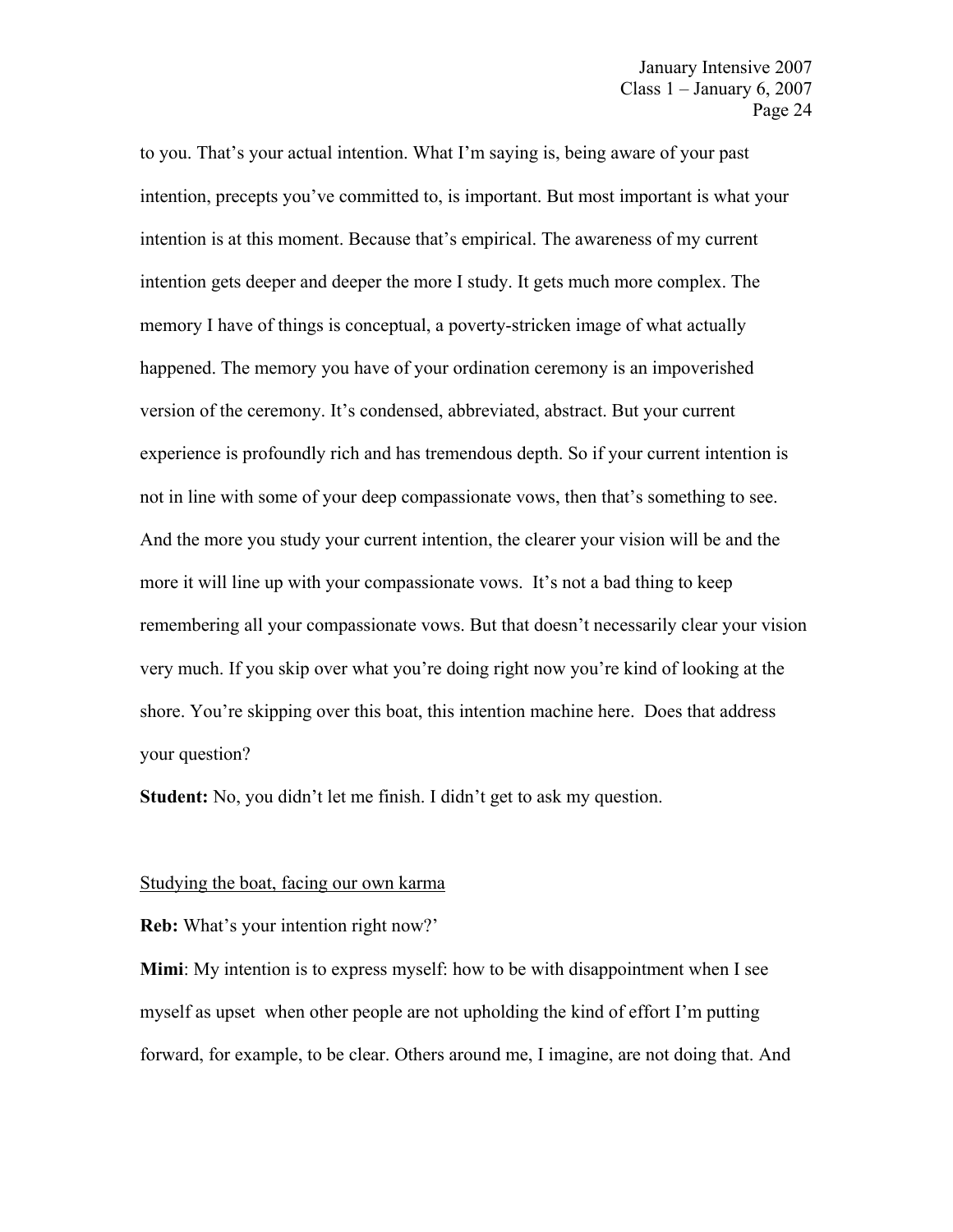I'm asking how to hold onto anger, disappointment, or how to let go of anger,

disappointment, when others around me are not doing what I expect.

**Reb:** Look at the boat.

**Student:** -- Not only the people that I work with, and my community, but my city, my state, the nation, the world. That's what I'm asking about.

**Reb**: Look at the boat.

**Student:** I don't understand that analogy. I'm not understanding that.

**Reb:** Be aware that you're upset with what other people are doing. And, in that upset, there's an intention. And what is the intention in your upset, in relationship to other people. [long pause] Is that too simple for you?

**Student:** It's not that it's simple. It's slippery, it's jargon, it's something I'm not taking in, I'm not hearing you.

**Reb:** OK. I see somebody else doing something. And then I get upset. Now that I'm upset, the main reason I'm upset, I would suggest to myself, is because I wasn't looking at what I was up to in the first place. I wasn't doing my work. I'm upset with them, I think, but really I'm upset because I'm not doing my own practice. I myself am the one who's the problem, not what I'm seeing. They've got problems – I'm not saying they  $don't - but they are not the problem. The problem is that I'm not doing my work. Because$ I'm not doing my work, I'm upset with them.

**Mimi:** I don't buy it.

**Reb:** I see you don't buy it. You think that they're the problem. You don't think your overlooking your situation is the problem. I'm saying karma is the problem, not what other people are doing. And if you don't take care of your karma then you will not be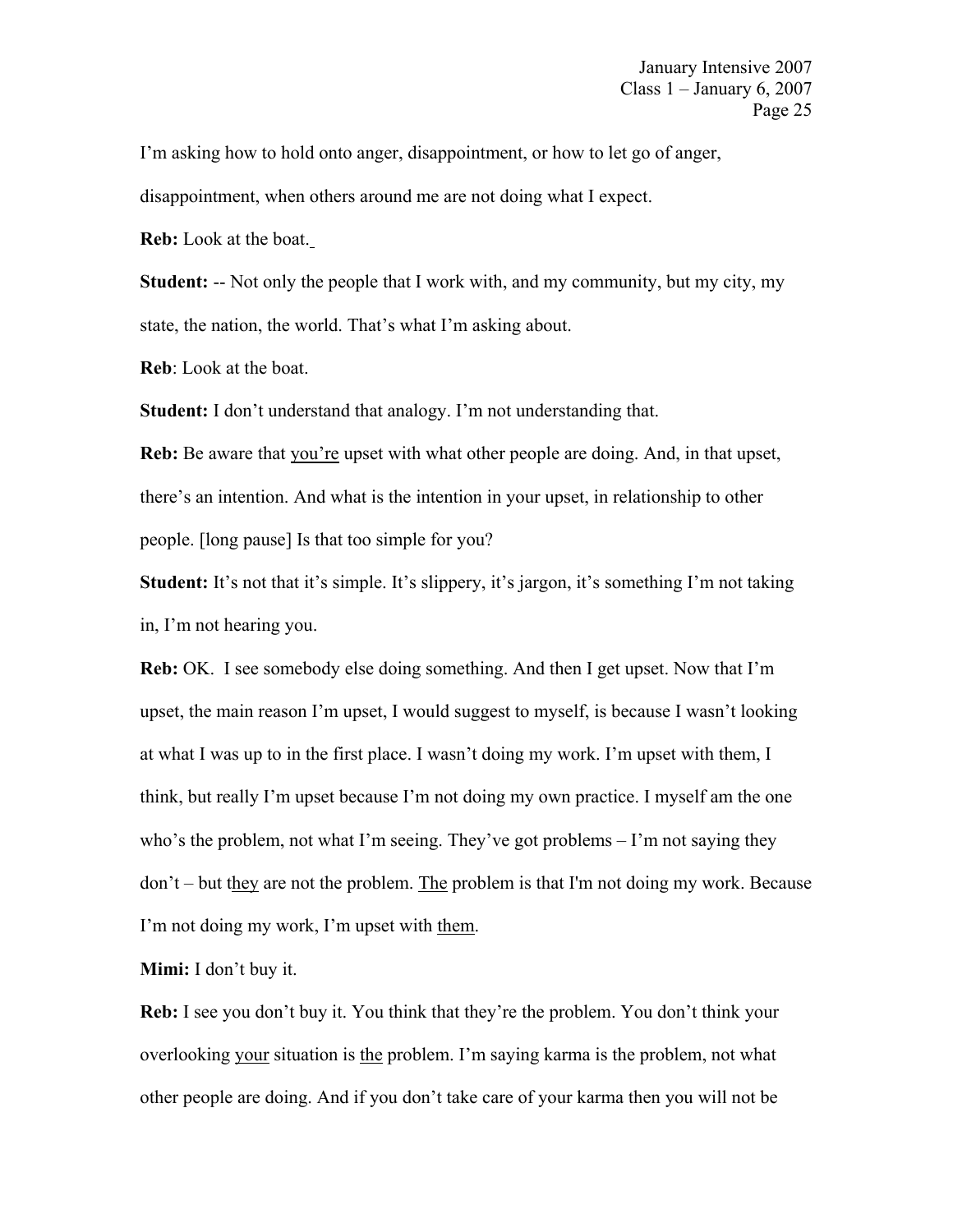taking care of your practice. Plus you will be upset with other people, rather than being concerned with how you can help them, because you're not taking care of yourself. If you want to help other people you have to take care of yourself first. And most people do not take care of themselves, do not pay attention to their karma. They think other people are the problem, and they're upset with them. They think the shore is moving, that there is actually a self to these people, that they're trouble makers. They're bad practitioners or bad people. I will think that about people if I don't look at myself. If I look at myself I won't think that about myself or them, and then I will be free to help them, rather than be upset with them. We have to pay attention to our own actions. Otherwise we will be upset with other people. So that's what I say.

 These people you're talking about, they need help. We call them objects of compassion. We come not to be upset with them but to love them and feel pain because we love them. If you take care of yourself, then these people will turn into objects of compassion. And this is all because you're doing your job of keeping track of this very living, vital, active consciousness, which needs supervision; otherwise it creates this mirror of the lack of attention. Do you buy it yet?

## **Student**:Yes.

**Reb:** Yes, I myself am actually totally convinced of this practice. I'm not saying it's easy because we're oriented from day one towards the shore. We are not taught to look at the boat, to look at our own intention. Otherwise, I don't see the world properly. I see it as a result of my inattention. I see the world which appears because I'm not doing my work, which is a very upsetting world.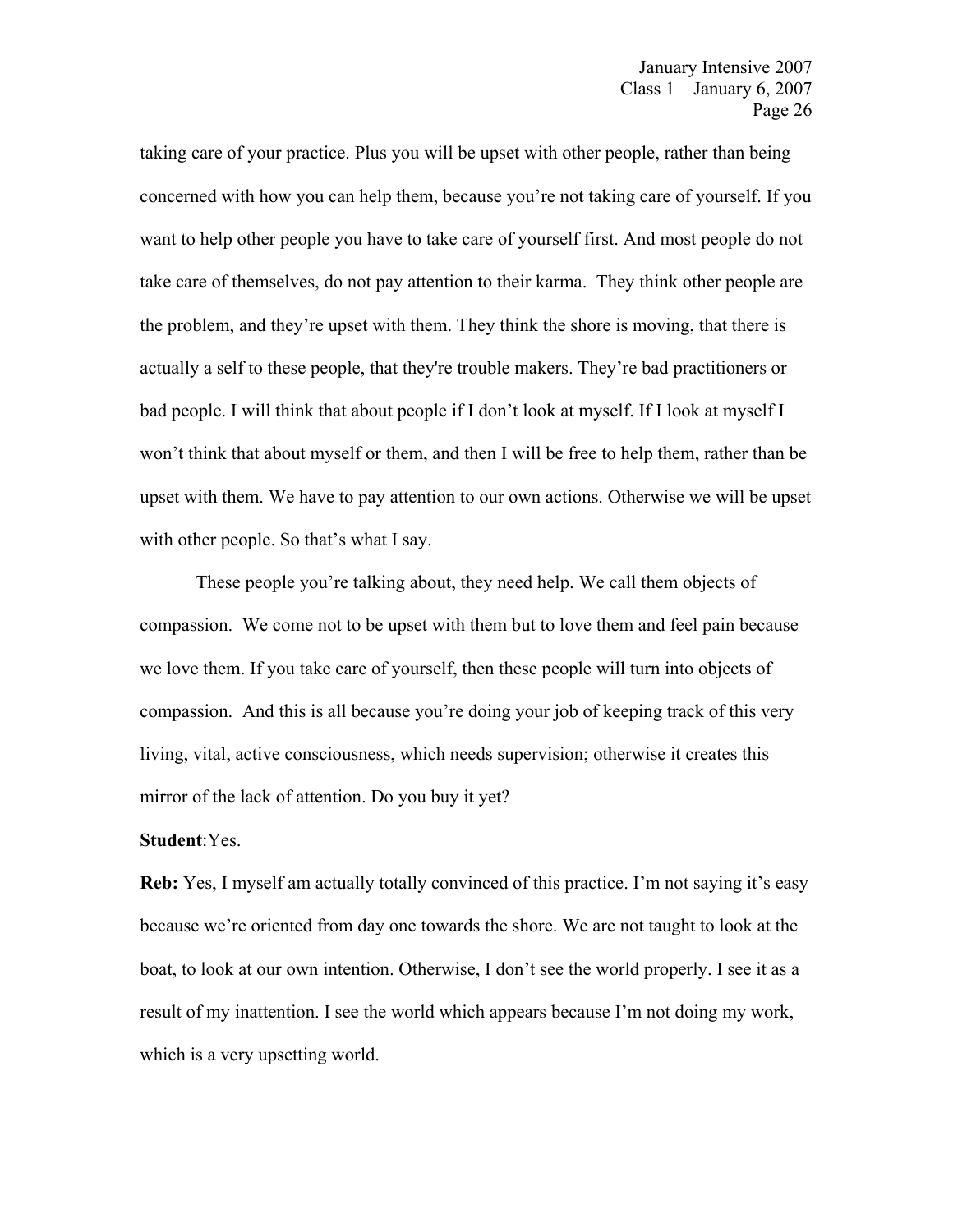## Being patient with our own pain

**Student:** A comment.

**Reb:** Just a comment? Yes?

**Student:** As she was speaking, I was seeing great pain. Something about acknowledging that in the boat there is pain. And the times that I blame others is because I can't hold that pain. It's too much.

**Reb:** Another way to say that is we don't have enough patience. Really, I think patience is practice with our own pain, not with other people's pain. It's OK t o be impatient with their pain. If you learn to be patient with your own you can stand to be near the other people whose pain hurts you. But when we're not patient with our pain we sometimes want to get rid of other people's. And we have our limits, right? Our patience practice is not fully developed usually. But I want to thank you, Mimi, for hanging in there and expressing yourself.

# Freeing up from our story so we can help others

**Student:** I see that trying to find this place of compassion, being quiet enough to be compassionate from that place, is such a slippery place, because I'm quite good at saying I'm acting from a place of compassion. But I think I'm acting from a story. It's actually very uncompassionate and that just compounds the story.

**Reb:** The key thing is that you know it's a story. Just keep remembering, this is a cognitive representation of your relationship with the world. This is a story. This is karma, this is not reality. This is my intention. My intention is not the same as reality. Let's say my intention is to be compassionate. It doesn't mean I am compassionate.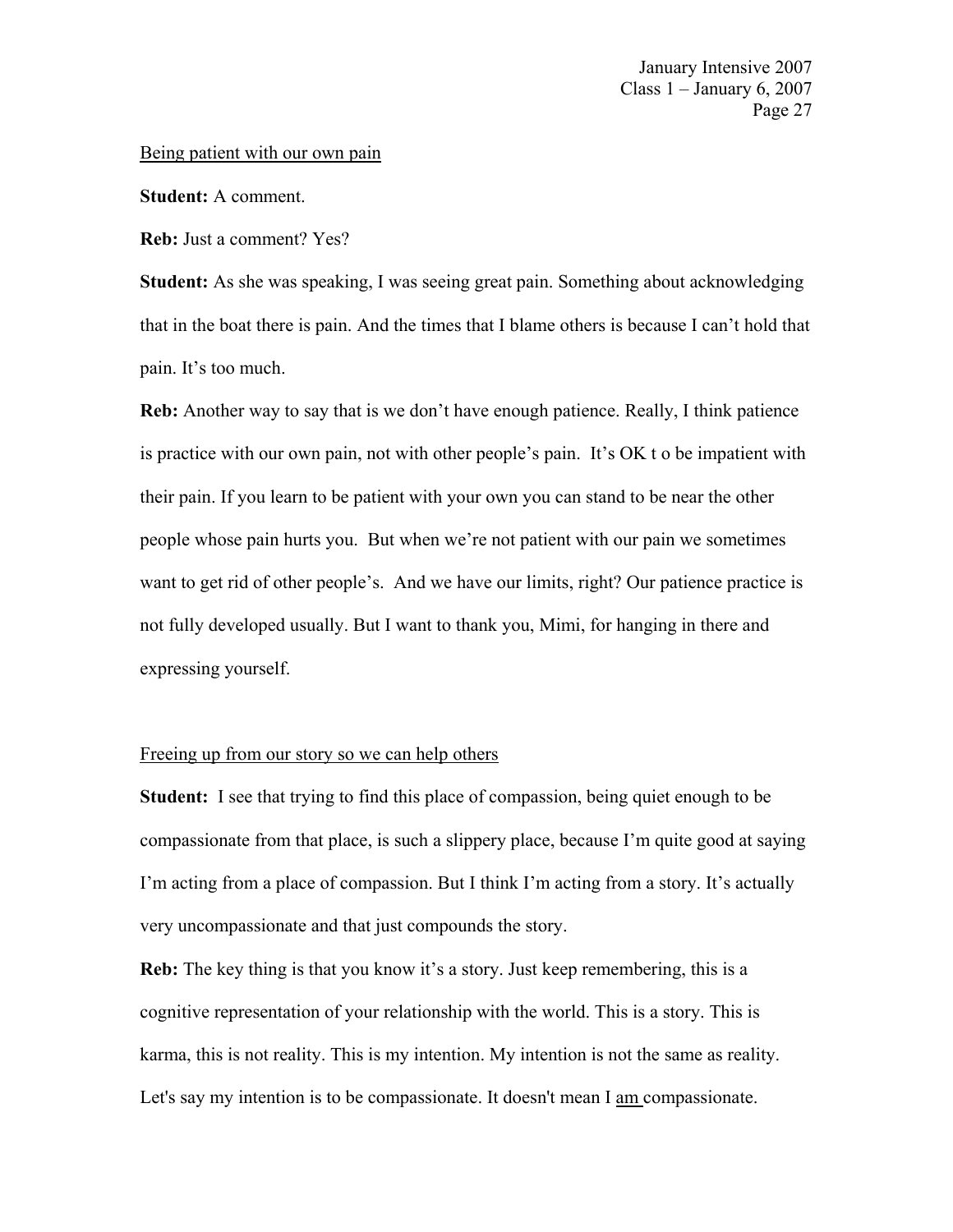Bodhisattvas do not walk around saying I am compassionate. They don't get caught by believing that's really the way they are. Because they're not caught by believing that, they really are that way. They become compassionate by not being caught by their story of compassion. But if you have a story that you're compassionate then you should take care of that. Because if you don't then you're going to go around thinking you're compassionate, and believing it and probably hating people who don't appear to be compassionate.

 Intention is not the same as reality. The activity of your consciousness is not the same as reality. It is a cognitive enclosure, an enclosed cognitive version of the world. If you study it you can become free of it. If you can become free of it then these people you see will be like confused, frightened children. They don't know what they're doing and you want to help them. And you will be happy that you want to help them because you're free of your own story. But we're not going to become free of our own story unless you remember that it's a story. Usually we think our story is not a story, but truth. Not to say that there's no truth contributing to our story. Not to say that the opposite is true. But we have to remember that we have limits. We live in a limited world.

#### Take care of yourself first so you can take care of others

**Student: W**hen I hear you talk about taking care of yourself, what kind of practices are you meaning?

**Reb:** Mindfulness.

**Student:** Mindfulness and renunciation and all those things too? [laughter]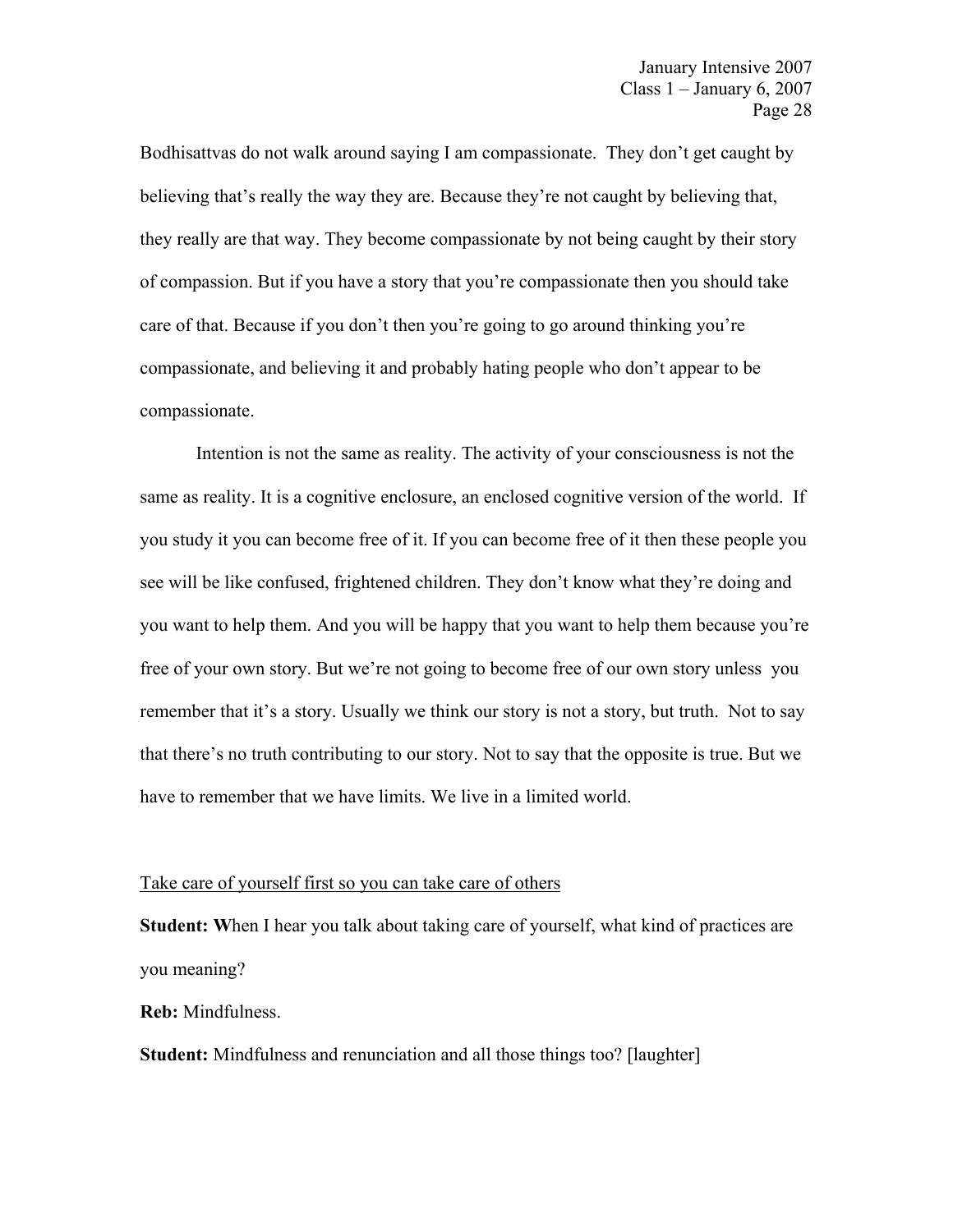**Reb:** Mindfulness, renunciation, confession and repentance. Practice is the way you take care of yourself. There are practices of patience and non-violence and loving kindness toward other people. Generally speaking those practices are not recommended to people who are not being mindful of their own posture. You've heard this example of the acrobats? The male and female acrobat – the female is probably the daughter of the male, his apprentice. The acrobat says to his apprentice, "Now you take care of me when you climb up there and I'll take care of you." And she says, "No, master, you take care of yourself and in that way you'll take care of me; and I'll take care of myself and in that way I'll take care of you." And the Buddha says afterwards that the apprentice is right: take care of yourself in such a way that you will be able to take care of others. Be aware of your own karma and then you'll be able to take care of others. And how do you take care of others in such a way? By being non-violent, patient, and practicing lovingkindness. There are many practices, but some practices are first of all directed inward. If you try to direct them outward first most people stumble.

### Regardless of how we respond, we are always active

**Student:** I'm completely with you. If you think you see harm being done and you're not so sure you're completely calm, what would you recommend?

**Reb:** If you're not so sure you're completely calm, it might be because you checked to see if you were calm.

## **Student:** Right.

**Reb:** So you're checking on yourself. Now you're oriented in the proper direction. **Student:** Yes, but what about action at that point?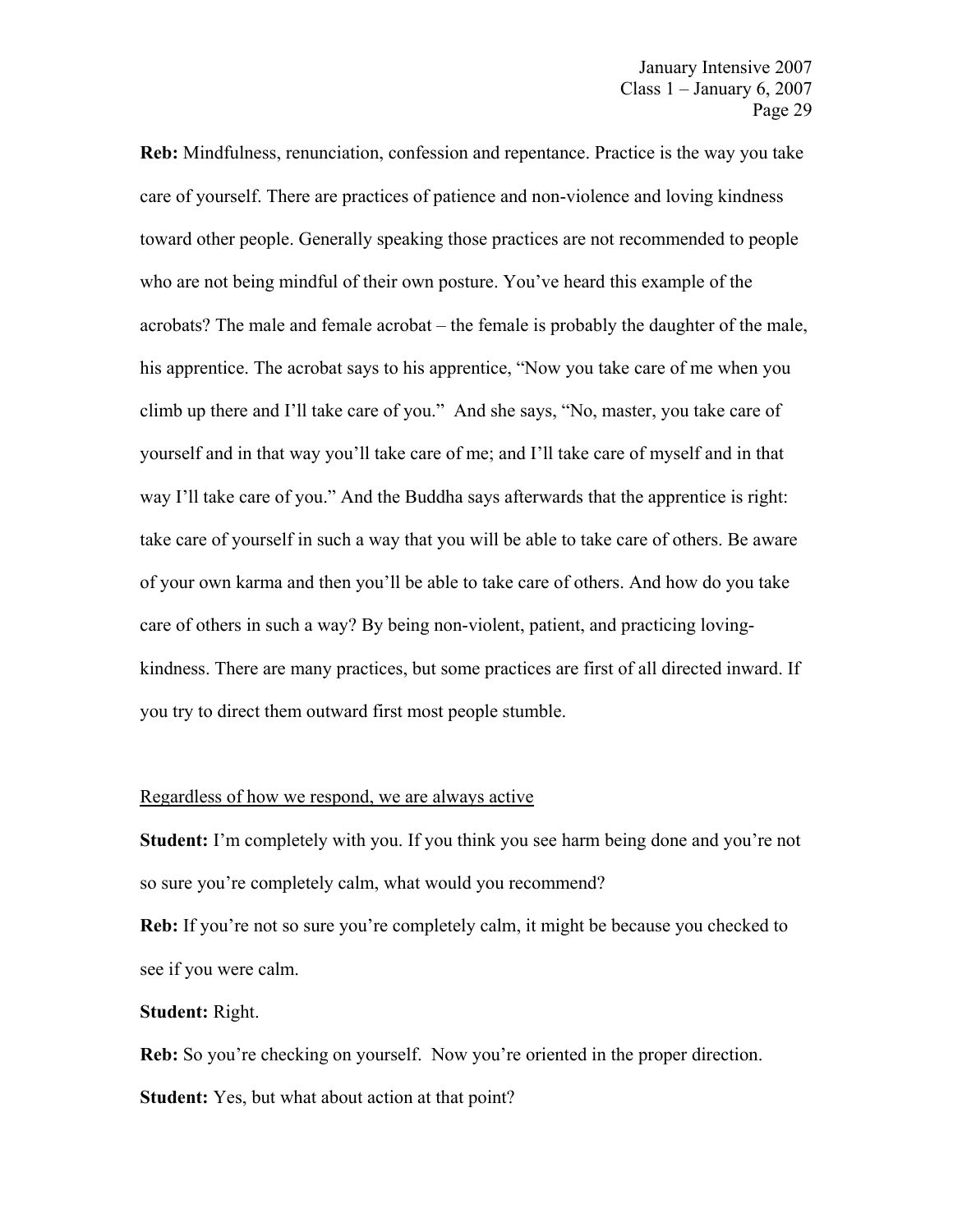**Reb:** As you start to check on your story, you may find that you feel hindered and blocked because you're agitated, and if you go over there with your agitation you might cause more trouble. But you're starting to check your story. If you'd been checking your story before this came up you might have come to the situation more calm. I'm not saying you shouldn't try to help. We often find that even if people look inside and see they're hindered, they still act and they're less than completely effective. It doesn't mean you're not somewhat effective.

**Student:** But you're not saying, if I'm hearing you correctly, don't act at all until you're perfectly calm.

**Reb:** I'm saying you will act all the time whether you're calm or not. [laughter] If you see some harm being done, you will act in relationship to that. You will either go say something, or walk away, or stand there and cry; you will act. But if you want to be free to act, to be up for it moment after moment, that requires composure and awareness of your actions. But you will act. I'm not saying not to act. When you see some violence, if you look inside you'll notice the relationship between the quality of your response and your state of mind. You start to see that, yes, there's this relationship. The practice is the awareness of your karma, of giving close attention to your action right now. So again, you are active. You are active, living creatures. That's the case now. The Buddha says if you want to be compassionate, if you want to be patient and non-violent with others, then you have to do this first. This is the price of admission to that way of being.

## "Everything out there is joy": studying our own karmic hindrances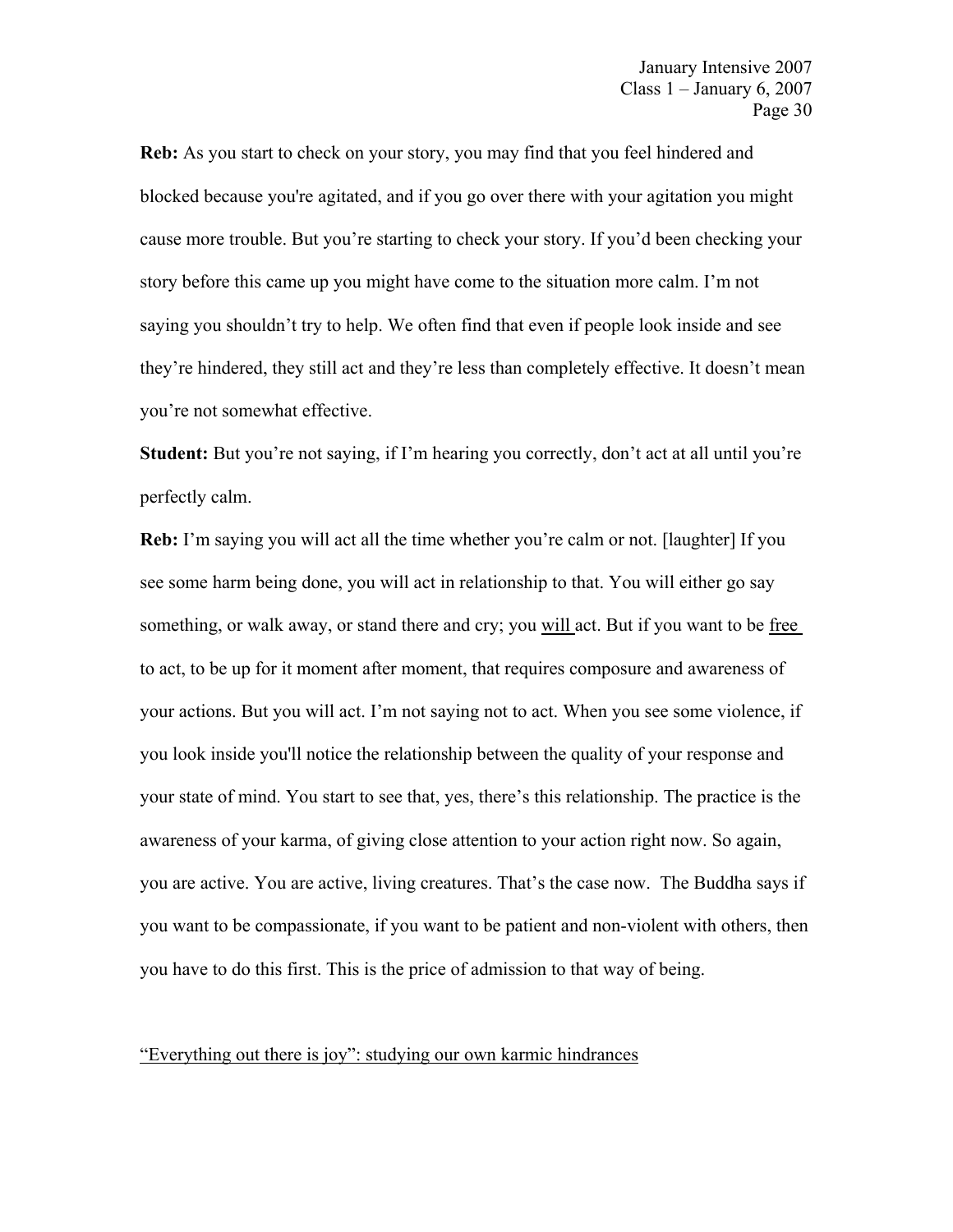Student: In orienting to watching the boat, not the shore, it's easy for me to just think, "It's all me, it's all me," so how to keep this awareness of collective responsibility? **Reb:** What do you mean by "It's all me, it's all me"?

**Student:** That problems are just located inside of me, that there aren't actually things that are problematic that are happening.

**Reb:** In some sense that's not so bad, actually. That's how Bodhisattvas feel. They feel like the problem's in here and everything out there is opportunity. It's job security. [laughter] Everything out there is joy. People have tremendous problems and they're suffering, but from my perspective this is my family, these are the people I help, these are the people I love. That's not really the problem. The problem is me being hindered to be that way with them. And their problem is they're feeling the same way. So mostly, it's my karmic hindrance that's stopping me from being the person I want to be. It mostly is inside. It doesn't mean people aren't suffering, but it isn't like it's bad that they're suffering. The good thing is that I love them. Their suffering isn't really good or bad.

# Using the Bodhisattva vow in the realm of social justice

**Student:** I've heard you speak to this before. I think it would be helpful for me to hear it again. How does this play out in the realm of social justice?

**Reb:** It would make you free to act compassionately in situations where injustice is appearing. You would be more skillful to act in relationship to social injustice. That's what it would lead you to; that's the point. That's what Buddha was trying to do. Another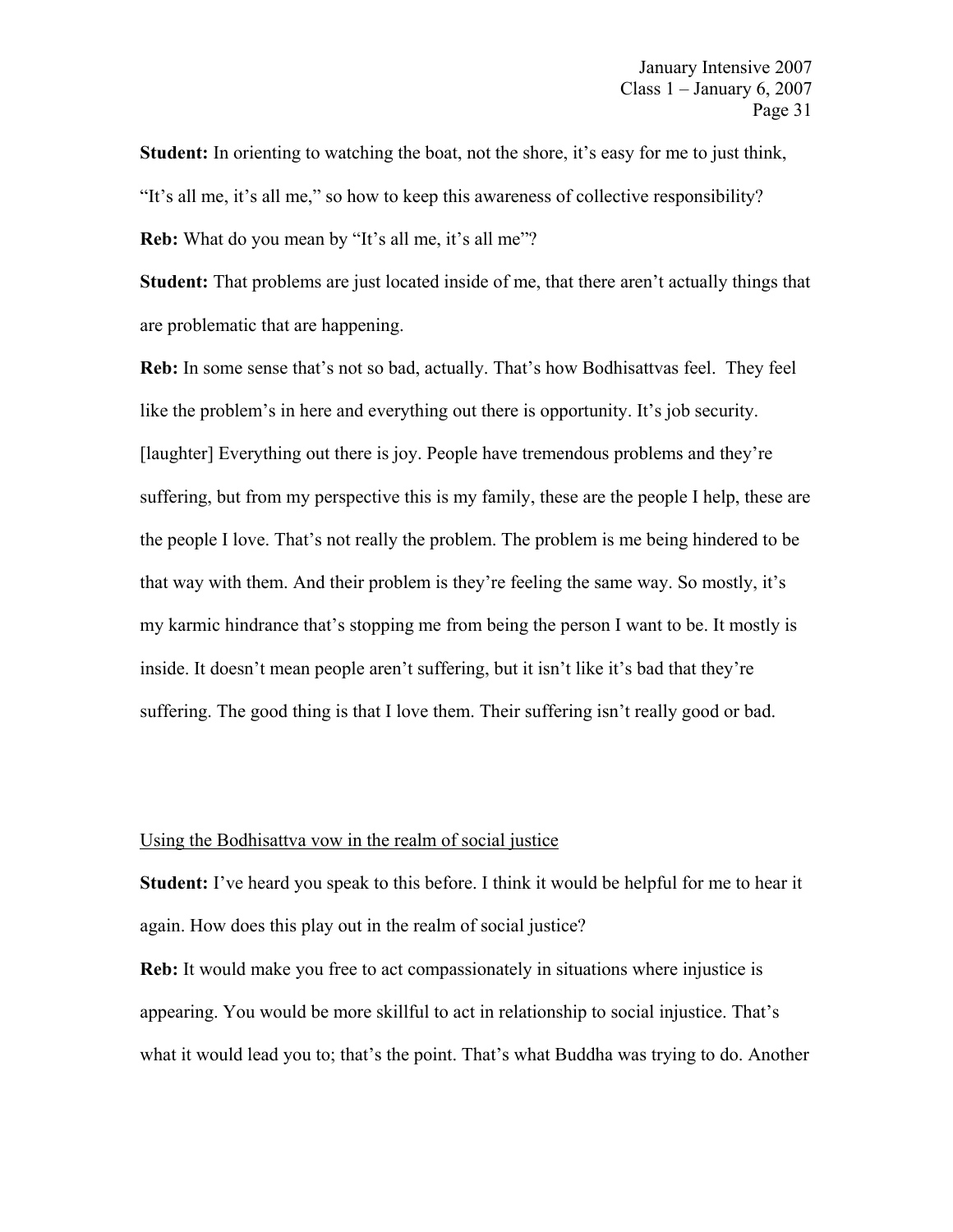way to say social injustice is social non-virtue. And Buddha was trying to help people practice virtue.

## How great compassion operates

**Student:** What is your current operating definition of compassion? I have no idea anymore what true compassion is. I really don't. I seriously have no idea.

**Reb:** You have no idea?

**Student:** I have an idea, but my idea has been so storified. I have made a profession of storifying it.

**Reb:** Making a story out of it. One kind of compassion is where you feel compassion towards an object. That's the first kind.

**Student:** But "compassion": what does that mean?

**Reb:** It means suffering with the person. It means that you love the person. And you say what does love mean. You care for the person. You love the person, and when they're in pain you don't feel their pain, but you feel pain because you love them. Pure compassion is finally when you don't feel any separation from them. They're not an object anymore. But originally they're an object. And then it grows. It can get bigger and turn into great compassion where you feel it very widely and you also don't just feel pain, you also wish to devote your energy to the person. There's greater and greater compassion and purification. That you give everything to each person, that's the great part. And the pure part is they're not an object anymore. That's where it heads.